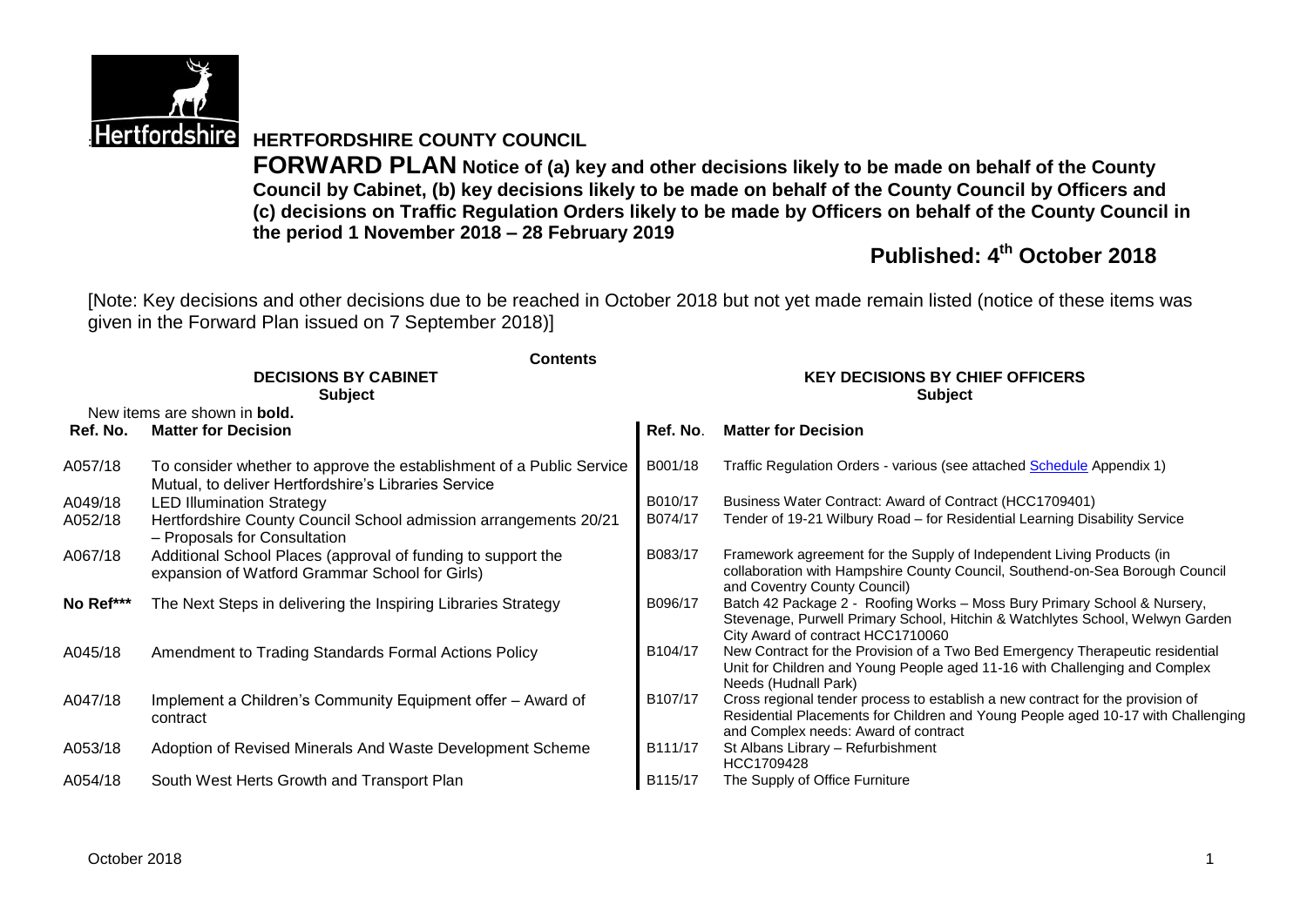| A055/18 | Approval of the Hertfordshire County Council Prevention Strategy                                                                                                                                                                                                                                                       | B007/18 | Procurement and award of contract to extend superfast fibre broadband to the last<br>percentage of rural business areas in Hertfordshire in line with DEFRA funding<br>provision         |
|---------|------------------------------------------------------------------------------------------------------------------------------------------------------------------------------------------------------------------------------------------------------------------------------------------------------------------------|---------|------------------------------------------------------------------------------------------------------------------------------------------------------------------------------------------|
| A056/18 | Publication for public consultation of new Integrated Risk<br>Management Plan for Hertfordshire Fire and Rescue Service                                                                                                                                                                                                | B010/18 | Provision of adult weight management services - Award of contract                                                                                                                        |
| A068/18 | Delegation under section 9EA of the Local Government Act for North<br>Herts District Council to provide a telecare service on behalf of<br><b>Hertfordshire County Council</b>                                                                                                                                         | B027/18 | Future of the old fire station, High Street, Ware                                                                                                                                        |
| A061/18 | Approval for Pre-Submission publication of the Minerals Local Plan in<br>line with regulations (Reg 19 Town & Country Planning (Local<br>Planning)(England) regulations 2012) and approval for subsequent<br>submission of the document (Minerals Local Plan) to the Secretary of<br>State for Independent examination | B038/18 | Contract for the provision of bulking and transfer arrangements for Local Authority<br><b>Collected Waste</b>                                                                            |
| A069/18 | Approval of proposed Public Health Integrated Plan savings                                                                                                                                                                                                                                                             | B041/18 | Extend the contract for the provision of sexual health services                                                                                                                          |
| A070/18 | Agreement of the Herts Living Ltd (HLL) Business Plan                                                                                                                                                                                                                                                                  | B042/18 | Use of Guardians on Hertfordshire County Council Assets                                                                                                                                  |
| A071/18 | To consider the future of First House, Hyde Valley, Welwyn<br><b>Garden City</b>                                                                                                                                                                                                                                       | B044/18 | Batch 43 Package 1- Window Walling - Bushey Heath, Dewhurst St Mary,<br>Colnbrook and Cassiobury Infant & Nursery School, Swing Gate School Award of<br>contract<br>HCC1810417           |
| A072/18 | Award of Contract for flexicare domiciliary care services to<br><b>Herts at Home</b>                                                                                                                                                                                                                                   | B046/18 | Batch 44 Package 1 - Roofing - Cassiobury Infant & Nursery, Kingsway Infant<br>School Award of contract<br>HCC1810420                                                                    |
| A073/18 | Norton B, Letchworth: acquisition of property to facilitate the<br>drainage of new development                                                                                                                                                                                                                         | B047/18 | Batch 44 Package 2 - Roofing Works - Holwell Primary, Margaret Wix Primary, &<br>Millmead School Award of contract<br>HCC1810421                                                         |
| A051/18 | Care Leaver - Council Tax Exemption                                                                                                                                                                                                                                                                                    | B048/18 | Batch 44 Package 3 - Roofing Works - Studlands Rise School & North Education<br>Support Centre Award of contract<br>HCC1810422                                                           |
| A062/18 | 16+ and 19-25 Home School Transport - proposals for consultation                                                                                                                                                                                                                                                       | B049/18 | Batch 45 Package 1 - Mechanical Works - Watton-at-Stone Primary and Nursery<br>School & Holdbrook Primary School Award of contract<br>HCC1810423                                         |
| A074/18 | To consider the Future of Lands at Bridle Way and Durrants<br>Lane, Berkhamstead                                                                                                                                                                                                                                       | B050/18 | Blackbird Farm Roofing and Asbestos works<br>Award of contract<br>HCC1810464                                                                                                             |
| A037/18 | Developments and Finance - Review of scope of works and charges<br>to developers for newly created highways                                                                                                                                                                                                            | B062/18 | To extend the contract for Waterdale Waste Transfer Station for up to six months to<br>August 2019                                                                                       |
| A075/18 | Approval for the Hertfordshire County Council Air Quality<br><b>Strategy</b>                                                                                                                                                                                                                                           | B065/18 | Batch 43 Package 5 Window Walling - Colnbrook School, Watford & Swing Gate<br>Infant & Nursery School Berkhamsted - award of Contract HCC1810589                                         |
|         |                                                                                                                                                                                                                                                                                                                        | B068/18 | Award of Contract - short term 'bridging' arrangements for the treatment and final<br>disposal of local authority collected residual waste arising in Hertfordshire from 2020<br>$-2022$ |
|         |                                                                                                                                                                                                                                                                                                                        | B069/18 | Award of Contract for Vehicle Management to undertake maintenance, repairs, fleet<br>management, lease car management and vehicle purchase                                               |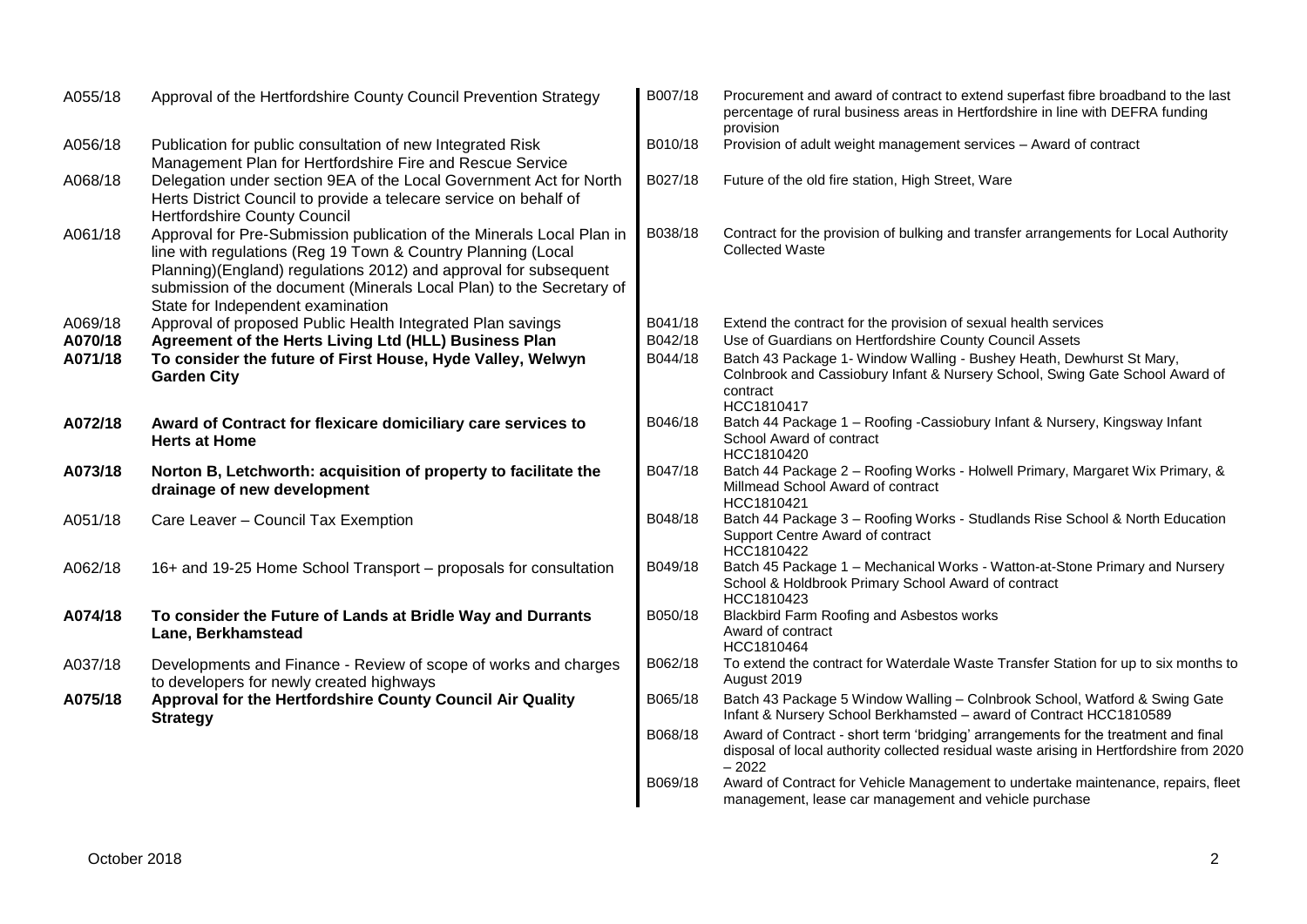| B071/18              | Award of contract for the provision of Temporary Agency Worker services with effect<br>from April 2019                                                                                                                               |
|----------------------|--------------------------------------------------------------------------------------------------------------------------------------------------------------------------------------------------------------------------------------|
| B072/18              | Block Contract for the Provision of Intensive Support to Prevent Family Breakdown<br>Award of Contract                                                                                                                               |
| B074/18              | Provision of Building Cleaning for Nobel School - Award of contract                                                                                                                                                                  |
| B078/18              | Re-commissioning of a Supported Living Service in Welwyn Hatfield - Award of<br>contract                                                                                                                                             |
| B079/18              | Provision of Adult Weight Management Services – Award of contract                                                                                                                                                                    |
| B080/18              | Provision of Occupational Health and Employee Assistance Programme with effect<br>from April 2019 - Award of contract                                                                                                                |
| B081/18              | Provision of a Learning Provider with effect from April 2019 - Award of Contract                                                                                                                                                     |
| B082/18              | Provision of organics waste treatment /composting and bulking services - Award of<br>contract                                                                                                                                        |
| B083/18              | To enter into a Delivery Agreement for the construction of the New Ware Household<br><b>Waste Recycling Centre</b>                                                                                                                   |
| B090/18              | To establish a Framework Agreement for future Supported Living services and<br>appoint providers via a full competitive tender process                                                                                               |
| B091/18              | Whether to reconfigure the future provision of housing related support for adult drug<br>and alcohol users                                                                                                                           |
| B092/18              | Award of contract for the provision of Young Carers Support Service                                                                                                                                                                  |
| B093/18              | Award of contract for the provision of Occupational Health and Employee Assistance<br>Programme with effect from April 2019                                                                                                          |
| B094/18              | Award of Contract for the Provision of a Learning Provider with effect from April<br>2019                                                                                                                                            |
| B096/18              | To give final approval to a contribution in respect of playing field works for the<br>Katherine Warington School, Harpenden.                                                                                                         |
| B098/18              | Extension of existing Hertfordshire Care Providers Association (HCPA) contract<br>under clause 3.3 of existing contract                                                                                                              |
| B100/18              | Hertfordshire Adult and Family Learning Service (HAFLS) - Whether to Tender for<br>the provision of Adult Learning across Hertfordshire for academic year 2019/20                                                                    |
| B101/18              | Award of contract for provision of external / internal Audit contractor, to supplement<br>the available in-house internal Audit resource, for the delivery of the County's<br>Shared Internal Audit Service (SIAS) from 1 April 2019 |
| B102/18              | Procurement for The provision of an Enterprise Resource Planning (ERP) System<br>for Herts FullStop: Award of contract                                                                                                               |
| B103/18              | The Supply of Whiteboards, Notice Boards and Associated Equipment Framework<br>in association with Hampshire County Council and Suffolk County Council: Award of<br>contract                                                         |
| B105/18              | Environmental Resource Planning Consultancy Framework: Award of contract                                                                                                                                                             |
| B106/18              | To establish a Framework Agreement for future Supported Living Services and<br>appoint providers via a full competitive tender process                                                                                               |
| B107/18              | Provision of Art Therapy Sessions - Award of contract                                                                                                                                                                                |
| B108/18              | HCC1810701 - School Expansion - Belswains School, Hemel Hempstead: Award<br>of contract                                                                                                                                              |
| B <sub>109</sub> /18 | HCC1810703 - Property Works Framework 2019-2023                                                                                                                                                                                      |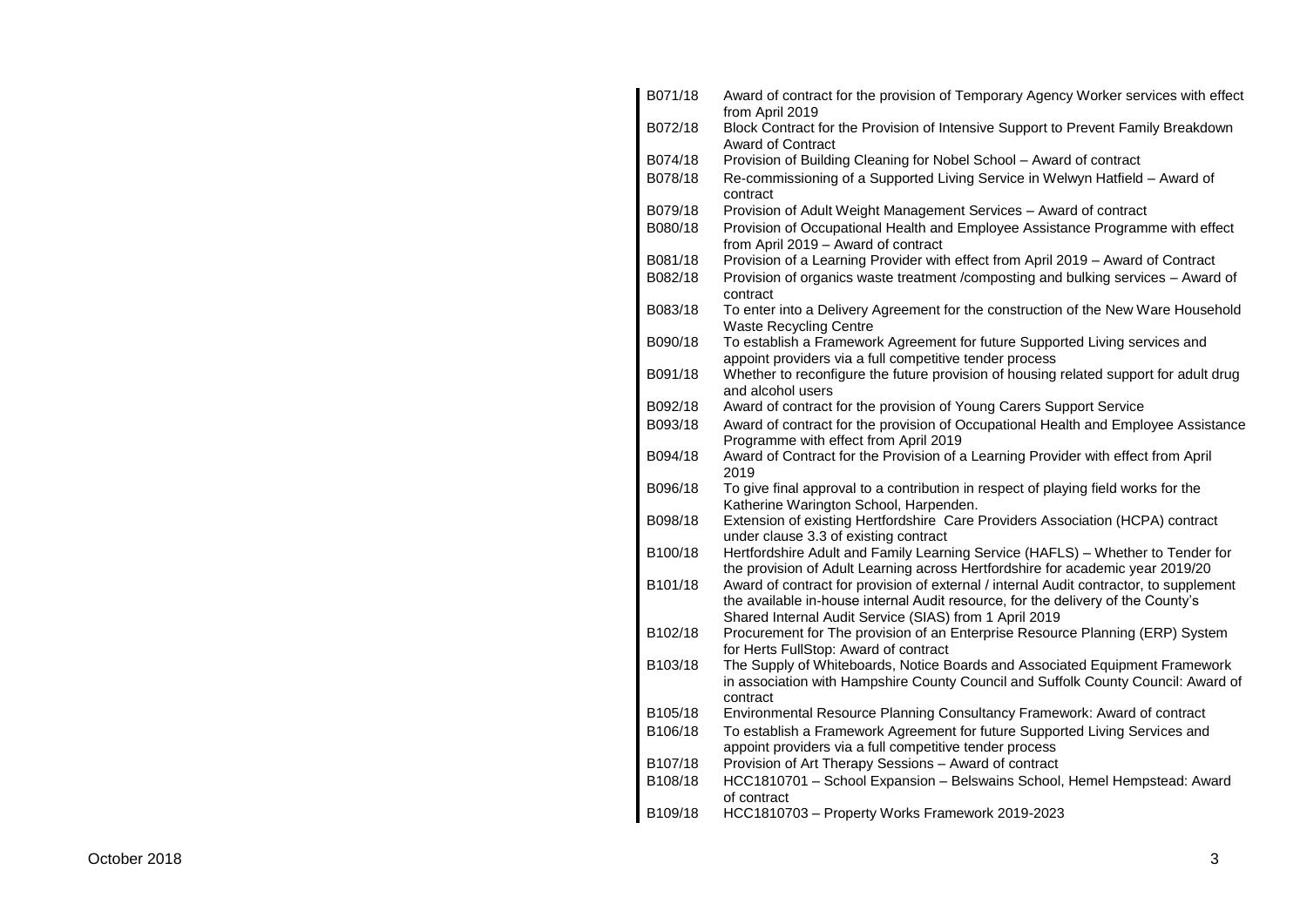| B110/18 | HCC1810704 - Property Consultancy Framework 2019 - 2023                                                                                      |
|---------|----------------------------------------------------------------------------------------------------------------------------------------------|
| B111/18 | HCC1810826 - Provision of Demountable temporary / modular buildings: Award of<br>contract                                                    |
| B112/18 | The extension of the "Connecting Communities contracts with ConnectHerts and<br>#teamherts                                                   |
| B113/18 | The Provision of a Grounds Maintenance Service for Area H – St Albans<br><b>Award of Contract</b>                                            |
| B114/18 | The Provision of a Grounds Maintenance Service for Area X – Broxbourne,<br><b>Cheshunt, Hoddesdon and Waltham Cross</b><br>Award of contract |
| B115/18 | <b>Extension of Specialist Care at Home contracts</b>                                                                                        |
| B116/18 | HCC1810932                                                                                                                                   |
|         | PEP8 – School Expansion – St Peters School, St Albans<br><b>Award of Contract</b>                                                            |
| B117/18 | Procure a contract for the adult substance misuse housing related support<br>service                                                         |
| B118/18 | <b>Establish a Framework Agreement for Disabled Facilities Grants</b>                                                                        |
| B119/18 | Award of contract for construction of the A120 Little Hadham Bypass and<br><b>Flood Alleviation Scheme</b>                                   |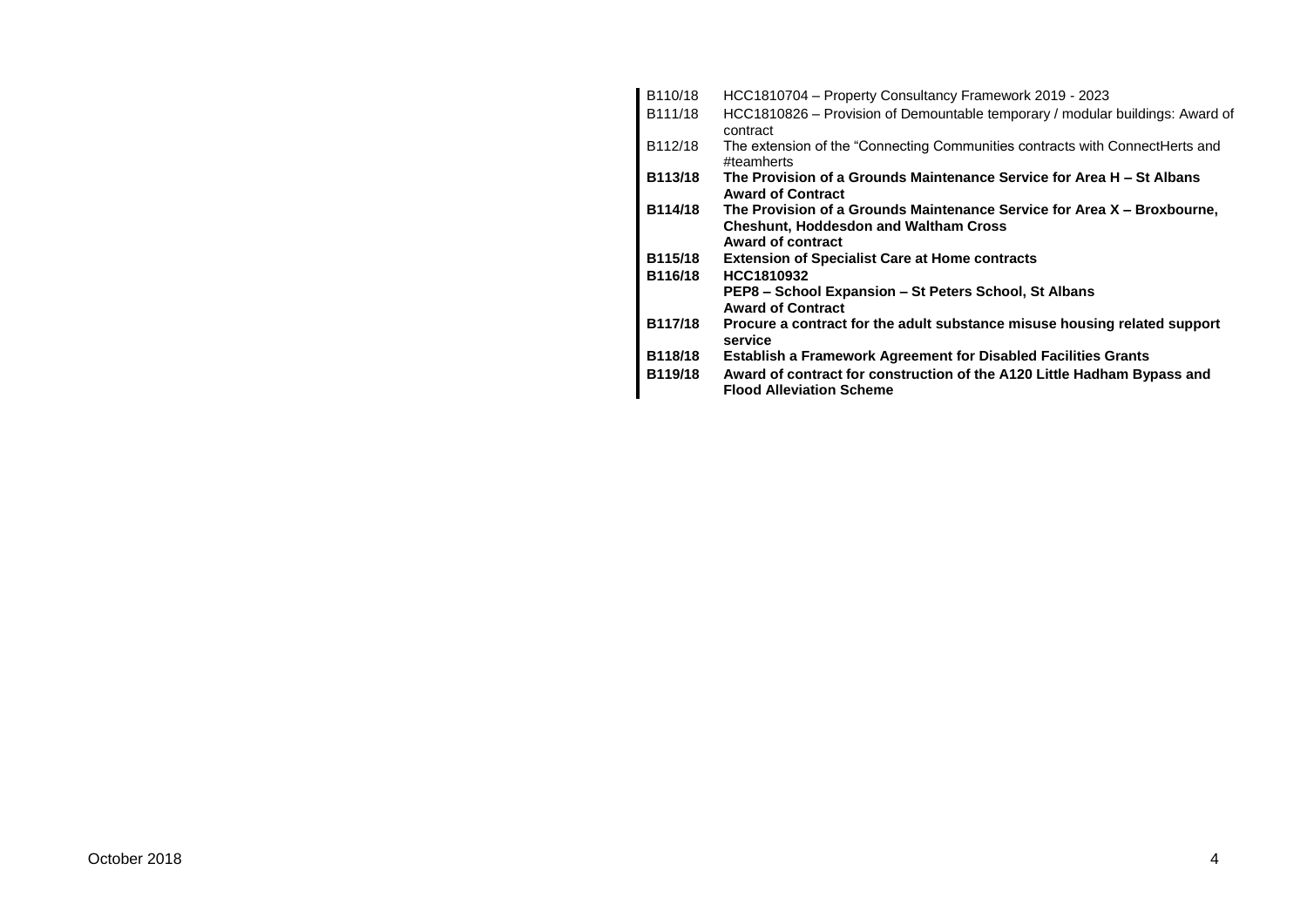| Ref. No. | <b>Matter for Decision</b>                                                                                                            | <b>Date</b><br>decision to<br>be made | <b>Cabinet Panels to be</b><br>consulted                | <b>Officer contact for</b><br>this matter | Documents to be<br>considered****                                                                                                                                                         | <b>Exempt from the</b><br><b>Council's Call-In</b><br><b>Procedures</b><br>Yes / No |
|----------|---------------------------------------------------------------------------------------------------------------------------------------|---------------------------------------|---------------------------------------------------------|-------------------------------------------|-------------------------------------------------------------------------------------------------------------------------------------------------------------------------------------------|-------------------------------------------------------------------------------------|
| A057/18  | To consider whether to<br>approve the establishment of a<br>Public Service Mutual, to<br>deliver Hertfordshire's<br>Libraries Service | 22/10/2018                            | Education, Libraries &<br>Localism Cabinet Panel        | Andrew Bignell<br>01707 281559            | Report of the Director of<br><b>Resources</b><br>Part II as the information is<br>relating to the financial or<br>business affairs of any<br>particular person (including the<br>Council) | No                                                                                  |
| A049/18  | <b>LED Illumination Strategy</b>                                                                                                      | 22/10/2018                            | Highways &<br><b>Environment Cabinet</b><br>Panel       | Mike Younghusband<br>01992 658171         | Report of the Director of<br><b>Environment and Infrastructure</b>                                                                                                                        | <b>No</b>                                                                           |
| A052/18  | <b>Hertfordshire County Council</b><br>School admission<br>arrangements 20/21 -<br>Proposals for Consultation                         | 22/10/2018                            | Education, Libraries &<br><b>Localism Cabinet Panel</b> | Jayne Abery<br>01992 588785               | Report of the Director of<br><b>Children's Services</b>                                                                                                                                   | No                                                                                  |

#### **PART A: DECISIONS BY CABINET** Note: New items and amendments are shown in **bold.**

1

<sup>.&</sup>lt;br>The address from which, subject to any prohibition or restriction on their disclosure, copies of, or extracts from, any document listed is available is County Hall, Pegs Lane, Hertford, SG13 8DE. Other documents relevant to these matters may be submitted to the decision maker. To request details of such documents (if any) as they become available contact Elaine Shell, Democratic Services Manager by email [\(elaine.shell@hertfordshire.gov.uk\)](mailto:elaine.shell@hertfordshire.gov.uk) or phone (01992 555565). \*\*\* In accordance with Regulation 10(1) of The Local Authorities (Executive Arrangements) (Meetings and Access to Information) (England) Regulations 2012 (the '2012 Regulations') this item of business will be considered by Cabinet at its meeting on 22 October 2018. Notices issued, as required by the 2012 Regulations, can be viewed at <https://hertfordshireintranet.moderngov.co.uk/ieListDocuments.aspx?CId=146&MId=293>

<sup>&</sup>lt;sup>††</sup> Documents to be considered by the Cabinet are published in the Council's website at <https://democracy.hertfordshire.gov.uk/mgCalendarMonthView.aspx?GL=1&bcr=1>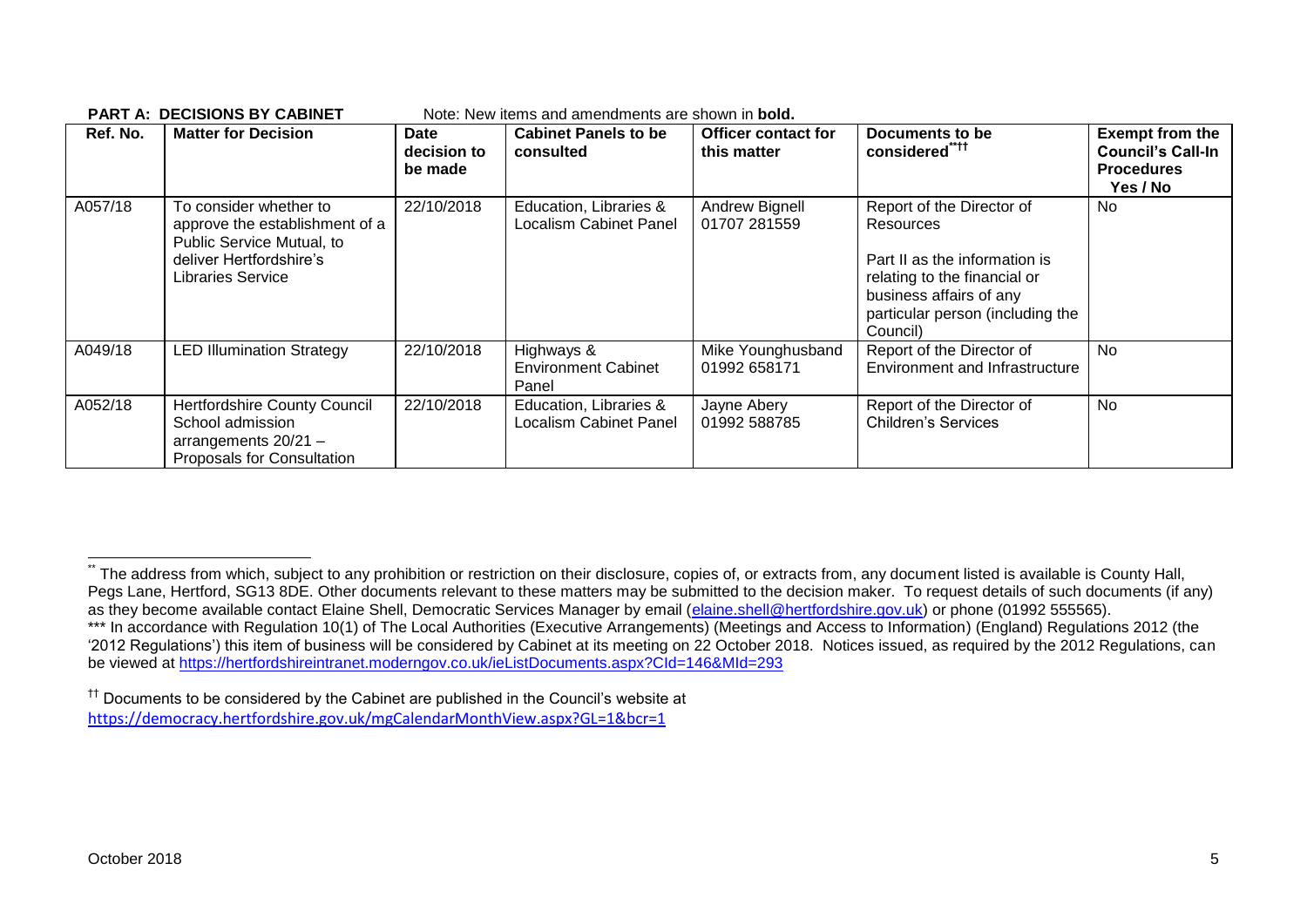| A067/18   | <b>Additional School Places</b><br>(approval of funding to support<br>the expansion of Watford<br><b>Grammar School for Girls)</b>                                                      | 22/10/2018                                               | Education, Libraries &<br><b>Localism Cabinet Panel</b>                   | Dan Hardy<br>01992 588923                 | Report of the Director of<br><b>Childrens Services</b><br>Part I and Part II Report - due<br>to 'Information relating to the<br>financial or business affairs of<br>any particular person<br>(including the Council)'. | <b>No</b>      |
|-----------|-----------------------------------------------------------------------------------------------------------------------------------------------------------------------------------------|----------------------------------------------------------|---------------------------------------------------------------------------|-------------------------------------------|------------------------------------------------------------------------------------------------------------------------------------------------------------------------------------------------------------------------|----------------|
| No Ref*** | The Next Steps in delivering<br>the Inspiring Libraries Strategy                                                                                                                        | 22/10/2018                                               | Education, Libraries &<br><b>Localism Cabinet Panel</b>                   | <b>Taryn Pearson-Rose</b><br>01992 556651 | Report of the Director of<br>Resources                                                                                                                                                                                 | $\overline{N}$ |
| A045/18   | Amendment to Trading<br><b>Standards Formal Actions</b><br>Policy                                                                                                                       | 26/11/2018                                               | <b>Community Safety &amp;</b><br>Waste Management<br><b>Cabinet Panel</b> | <b>Guy Pratt</b><br>01707 292590          | Report of the Director of<br><b>Community Protection</b>                                                                                                                                                               | $\overline{N}$ |
| A047/18   | Implement a Children's<br>Community Equipment offer -<br>Award of contract                                                                                                              | 26/11/2018                                               | Children, Young People<br>& Families Cabinet<br>Panel                     | <b>Oliver Barnes</b><br>01992 556309      | Report of Director of Children's<br>Services                                                                                                                                                                           | No             |
| A053/18   | <b>Adoption of Revised Minerals</b><br>And Waste Development<br>Scheme                                                                                                                  | Cabinet<br>26/11/2018<br>County<br>Council<br>27/11/2018 | Growth, Infrastructure,<br>Planning & the Economy<br><b>Cabinet Panel</b> | <b>Julie Greaves</b><br>01992 556227      | Report of the Director of<br><b>Environment and Infrastructure</b>                                                                                                                                                     | Yes            |
| A054/18   | South West Herts Growth and<br><b>Transport Plan</b>                                                                                                                                    | 26/11/2018                                               | Growth, Infrastructure,<br>Planning & the Economy<br><b>Cabinet Panel</b> | <b>Rupert Thacker</b><br>01992 658176     | Report of the Director of<br><b>Environment and Infrastructure</b>                                                                                                                                                     | <b>No</b>      |
| A055/18   | Approval of the Hertfordshire<br><b>County Council Prevention</b><br>Strategy                                                                                                           | 26/11/2018                                               | Public Health &<br><b>Prevention Cabinet</b><br>Panel                     | Jim McManus<br>01992 556884               | Report of the Director of Public<br>Health                                                                                                                                                                             | No             |
| A056/18   | Publication for public<br>consultation of new Integrated<br>Risk Management Plan for<br>Hertfordshire Fire and Rescue<br>Service                                                        | 26/11/2018                                               | <b>Community Safety and</b><br>Waste Management<br><b>Cabinet Panel</b>   | Darryl Keen<br>01992 507500               | Report of the Director of<br><b>Community Protection</b>                                                                                                                                                               | $\overline{N}$ |
| A068/18   | Delegation under section 9EA<br>of the Local Government Act<br>for North Herts District Council<br>to provide a telecare service<br>on behalf of Hertfordshire<br><b>County Council</b> | 26/11/2018                                               | Adult Care & Health<br><b>Cabinet Panel</b>                               | <b>Helen Maneuf</b><br>01438 845502       | Report of the Director of Adult<br><b>Care Services</b>                                                                                                                                                                | No             |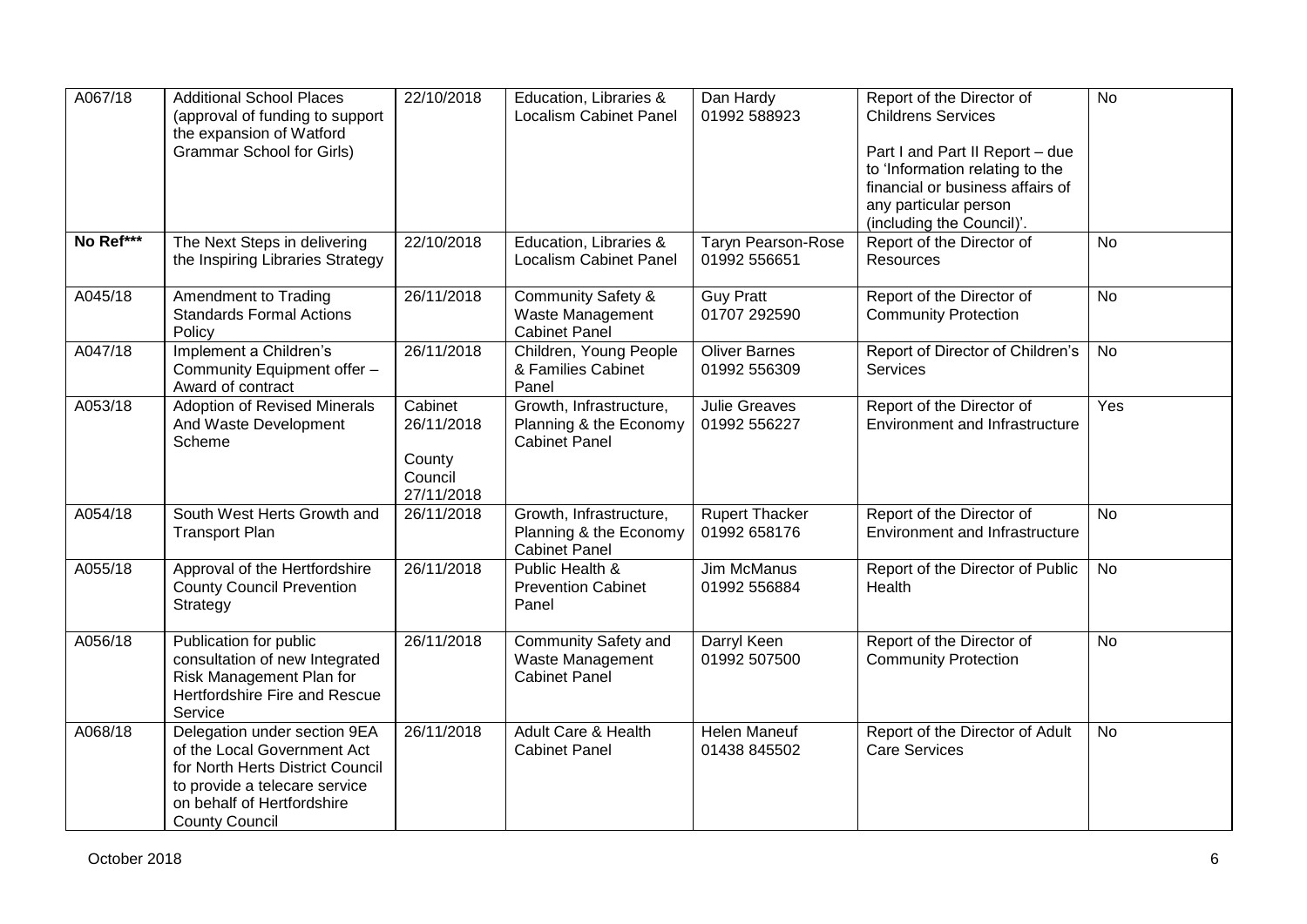| A061/18 | Approval for Pre-Submission<br>publication of the Minerals<br>Local Plan in line with<br>regulations (Reg 19 Town &<br><b>Country Planning (Local</b><br>Planning)(England) regulations<br>2012) and approval for<br>subsequent submission of the<br>document (Minerals Local<br>Plan) to the Secretary of State<br>for Independent examination | Cabinet<br>26/11/2018<br>County<br>Council<br>27/11/2018 | Growth, Infrastructure,<br>Planning & the Economy<br><b>Cabinet Panel</b> | <b>Julie Greaves</b><br>01992 556227   | Report of the Director of<br>Environment and Infrastructure                                                                                                                                                             | Yes       |
|---------|-------------------------------------------------------------------------------------------------------------------------------------------------------------------------------------------------------------------------------------------------------------------------------------------------------------------------------------------------|----------------------------------------------------------|---------------------------------------------------------------------------|----------------------------------------|-------------------------------------------------------------------------------------------------------------------------------------------------------------------------------------------------------------------------|-----------|
| A069/18 | Approval of proposed Public<br>Health Integrated Plan savings                                                                                                                                                                                                                                                                                   | 26/11/2018                                               | Public Health &<br><b>Prevention Cabinet</b><br>Panel                     | Jim McManus<br>01992 556884            | Report of the Director of Public<br>Health                                                                                                                                                                              | No        |
| A070/18 | <b>Agreement of the Herts</b><br><b>Living Ltd (HLL) Business</b><br>Plan                                                                                                                                                                                                                                                                       | 26/11/2018                                               | <b>Resources and</b><br><b>Performance Cabinet</b><br>Panel               | <b>Owen Mapley</b><br>01992 555601     | <b>Report of the Director of</b><br><b>Resources</b><br>Part I and Part II Report -<br>due to 'Information relating<br>to the financial or business<br>affairs of any particular<br>person (including the<br>Council)'. | <b>No</b> |
| A071/18 | To consider the future of<br>First House, Hyde Valley,<br><b>Welwyn Garden City</b>                                                                                                                                                                                                                                                             | 26/11/2018                                               | <b>Resources and</b><br><b>Performance Cabinet</b><br><b>Panel</b>        | <b>Sharon Roskilly</b><br>01992 555988 | <b>Report of the Director of</b><br><b>Resources</b><br>Part I and Part II Report -<br>due to 'Information relating<br>to the financial or business<br>affairs of any particular<br>person (including the<br>Council)'. | <b>No</b> |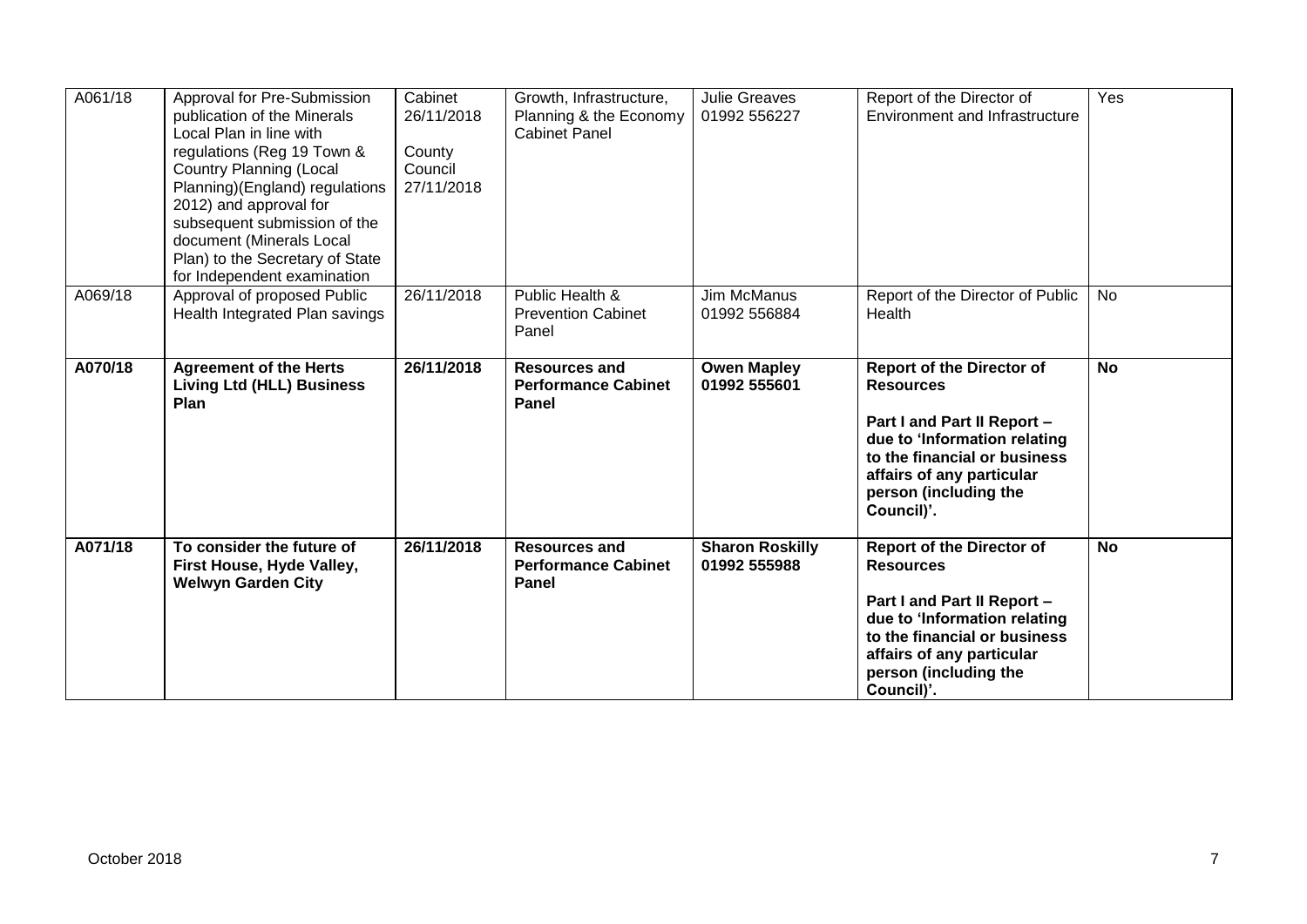| A072/18 | <b>Award of Contract for</b><br>flexicare domiciliary care<br>services to Herts at Home              | 26/11/2018 | <b>Adult Care &amp; Health</b><br><b>Cabinet Panel</b>                                                        | <b>Chris Badger</b><br>01992 556343   | <b>Report of the Director of</b><br><b>Adult Care Services</b><br>Part I and Part II Report -<br>due to 'Information relating<br>to the financial or business<br>affairs of any particular<br>person (including the<br>Council)'. | <b>No</b> |
|---------|------------------------------------------------------------------------------------------------------|------------|---------------------------------------------------------------------------------------------------------------|---------------------------------------|-----------------------------------------------------------------------------------------------------------------------------------------------------------------------------------------------------------------------------------|-----------|
| A073/18 | Norton B, Letchworth:<br>acquisition of property to<br>facilitate the drainage of new<br>development | 26/11/2018 | <b>Resources and</b><br><b>Performance Cabinet</b><br>Panel                                                   | <b>Andrew Edwards</b><br>01992 556007 | <b>Report of the Director of</b><br><b>Resources</b><br>Part I and Part II Report -<br>due to 'Information relating<br>to the financial or business<br>affairs of any particular<br>person (including the<br>Council)'.           | <b>No</b> |
| A051/18 | Care Leaver - Council Tax<br>Exemption                                                               | 17/12/2018 | Children, Young People<br>& Families Cabinet<br>Panel<br>Resources and<br><b>Performance Cabinet</b><br>Panel | Marion Ingram<br>01992 588620         | Report of Director of Children's<br><b>Services</b>                                                                                                                                                                               | No        |
| A062/18 | 16+ and 19-25 Home School<br>Transport - proposals for<br>consultation                               | 17/12/2018 | Education, Libraries &<br><b>Localism Cabinet Panel</b><br><b>Childrens Services</b><br><b>Cabinet Panel</b>  | Jayne Abery<br>01992 588785           | Report of the Director of<br><b>Children's Services</b>                                                                                                                                                                           | <b>No</b> |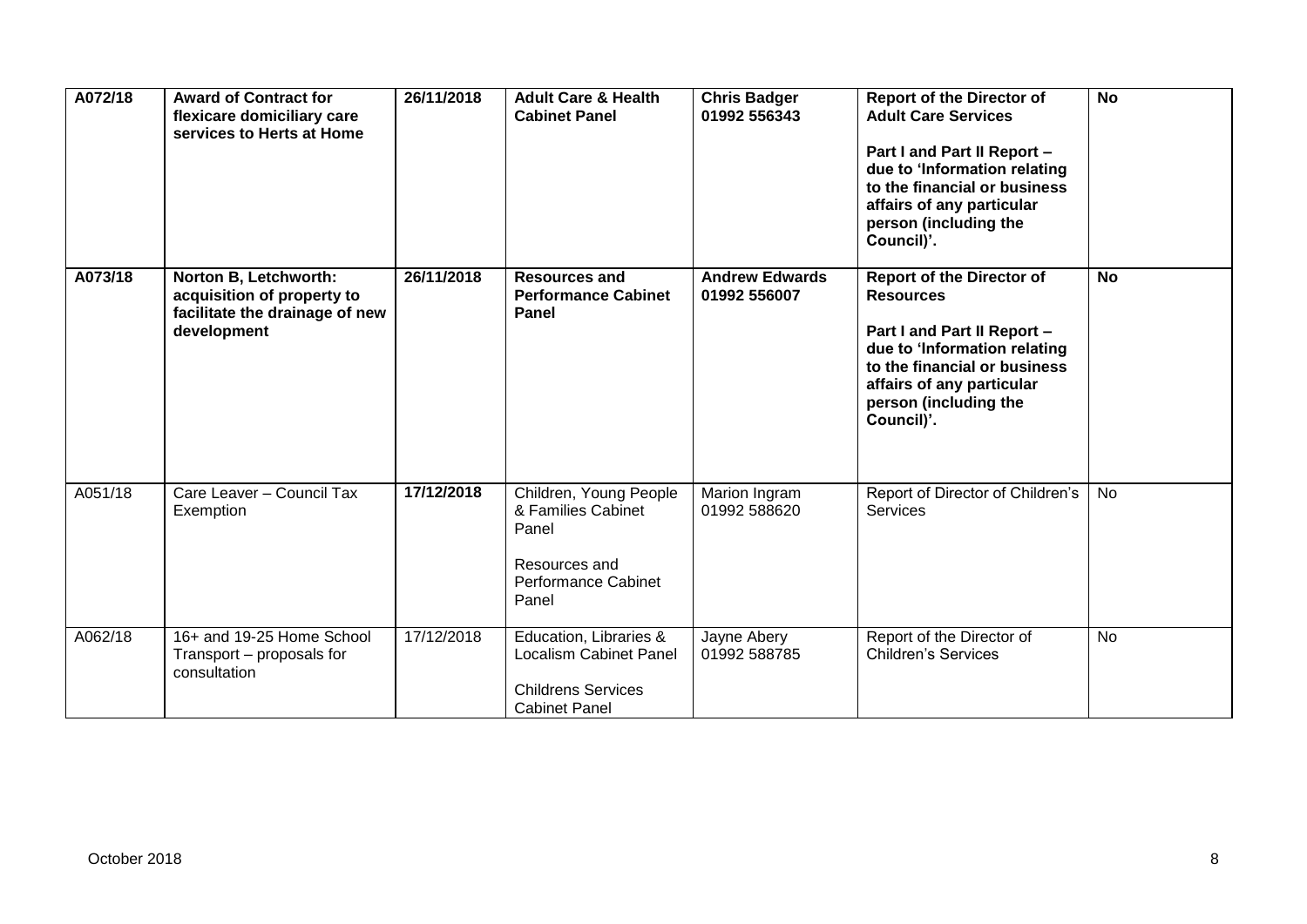| A074/18 | To consider the Future of<br>Lands at Bridle Way and<br>Durrants Lane,<br><b>Berkhamstead</b>                     | 17/12/2018 | <b>Education, Libraries &amp;</b><br><b>Localism Cabinet</b><br><b>Panel</b><br><b>Resources and</b><br><b>Performance Cabinet</b><br>Panel                                                                    | <b>Dick Bowler</b><br>01992 556223     | Joint Report of the Director<br>of Children's Services and<br>the Director of Resources<br>Part I and Part II Report -<br>due to 'Information relating<br>to the financial or business<br>affairs of any particular<br>person (including the<br>Council)' | <b>No</b> |
|---------|-------------------------------------------------------------------------------------------------------------------|------------|----------------------------------------------------------------------------------------------------------------------------------------------------------------------------------------------------------------|----------------------------------------|-----------------------------------------------------------------------------------------------------------------------------------------------------------------------------------------------------------------------------------------------------------|-----------|
| A037/18 | Developments and Finance -<br>Review of scope of works and<br>charges to developers for<br>newly created highways | 18/02/2019 | Highways &<br><b>Environment Cabinet</b><br>Panel                                                                                                                                                              | Mike Younghusband<br>01992 658171      | Report of the Director of<br>Environment and Infrastructure                                                                                                                                                                                               | <b>No</b> |
| A075/18 | Approval for the<br><b>Hertfordshire County</b><br><b>Council Air Quality Strategy</b>                            | 18/02/2019 | <b>Public Health &amp;</b><br><b>Prevention Cabinet</b><br>Panel<br>Highways &<br><b>Environment Cabinet</b><br>Panel<br>Growth, Infrastructure,<br><b>Planning and the</b><br><b>Economy Cabinet</b><br>Panel | <b>Bethan Clemence</b><br>01992 555363 | Joint report of the Director<br>of Public Health and Director<br>of Environment and<br><b>Infrastructure</b>                                                                                                                                              | <b>No</b> |

**Membership of Cabinet:** 

| <b>Colette Wyatt-Lowe</b> | <b>Adult Care &amp; Health</b>                 | <b>Phil Bibby</b>      | <b>Highways &amp; Environment</b>     |
|---------------------------|------------------------------------------------|------------------------|---------------------------------------|
| <b>Teresa Heritage</b>    | <b>Children, Young People and Families</b>     | <b>David Williams</b>  | <b>Leader of the Council</b>          |
| <b>Terry Hone</b>         | <b>Community Safety &amp; Waste Management</b> | <b>Richard Roberts</b> | <b>Public Health &amp; Prevention</b> |
| <b>Terry Douris</b>       | <b>Education, Libraries &amp; Localism</b>     | <b>Ralph Sangster</b>  | <b>Resources &amp; Performance</b>    |
| <b>Derrick Ashley</b>     | Growth, Infrastructure, Planning and the       |                        |                                       |
|                           | <b>Economy</b>                                 |                        |                                       |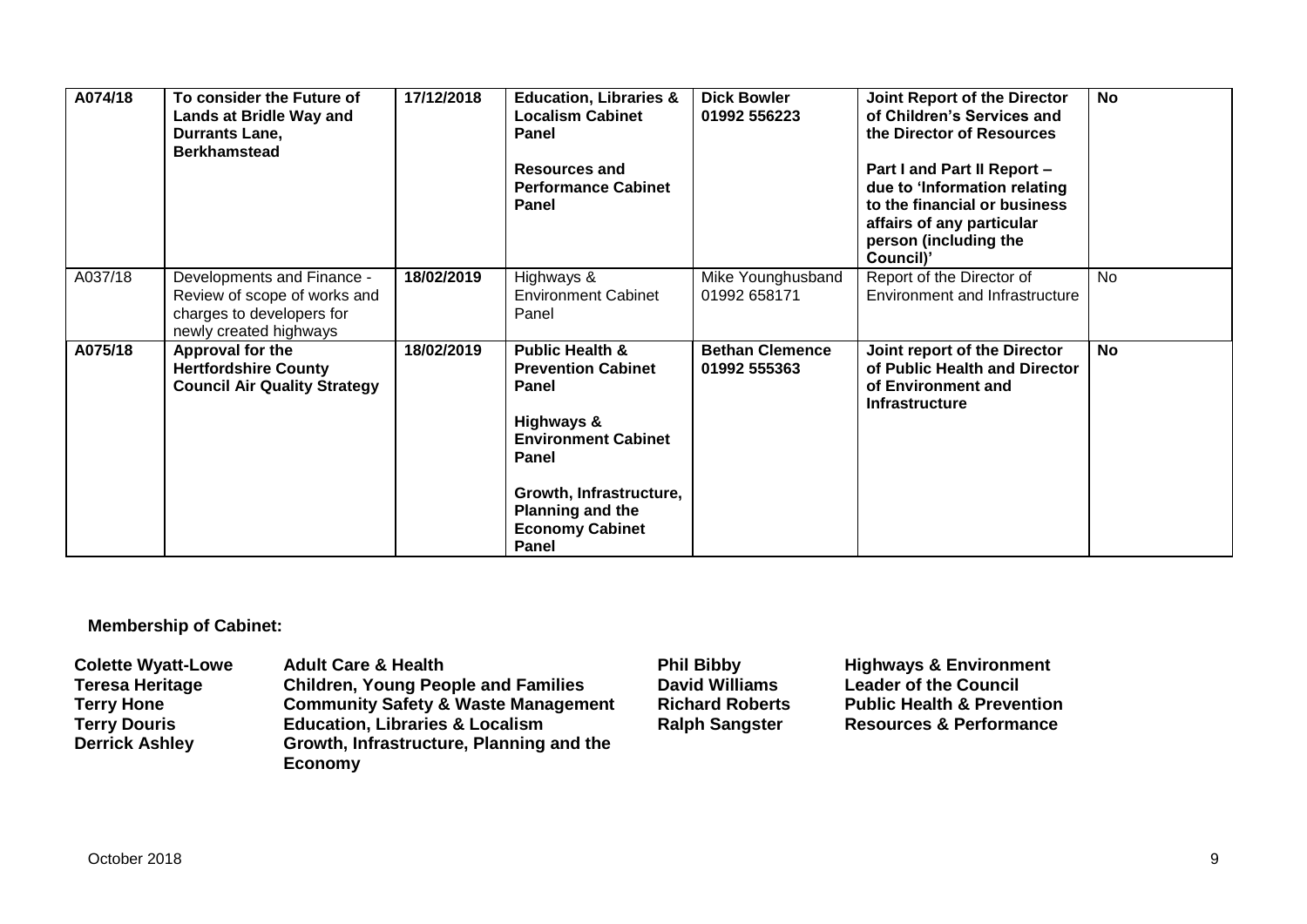**PART B: DECISIONS BY CHIEF OFFICERS Note: New items and amendments are shown in bold.** 

|         | <b>Issue for Decision</b>                                                                                                                                                                                             | Name and Title of<br><b>Decision Maker</b>                               | Date, or<br>period<br>within<br>which,<br>decision to<br>be made | <b>Cabinet Panels to be</b><br>consulted | <b>Officer contact for</b><br>this matter | Documents to be<br>considered <sup>##</sup> | <b>Exempt from the</b><br><b>Council's Call-In</b><br><b>Procedures</b><br>Yes / No |
|---------|-----------------------------------------------------------------------------------------------------------------------------------------------------------------------------------------------------------------------|--------------------------------------------------------------------------|------------------------------------------------------------------|------------------------------------------|-------------------------------------------|---------------------------------------------|-------------------------------------------------------------------------------------|
| B001/18 | <b>Traffic Regulation</b><br>Orders - various (see<br>attached Schedule<br>Appendix 1)                                                                                                                                | John Wood<br><b>Chief Executive</b>                                      | During the<br>period of this<br><b>Forward Plan</b>              |                                          | Mark Kemp<br>01992 555206                 | Reports from Lead<br><b>Officers</b>        | No                                                                                  |
| B010/17 | <b>Business Water</b><br>Contract: Award of<br>Contract<br>(HCC1709401)                                                                                                                                               | Neil Taylor<br>Interim Assistant<br>Director Property                    | <b>November</b><br>2018 (was<br>October 2018)                    |                                          | Fiona Clark<br>01992 556008               | See Note 2 below                            | No                                                                                  |
| B074/17 | Tender of 19-21<br>Wilbury Road - for<br><b>Residential Learning</b><br><b>Disability Service</b>                                                                                                                     | <b>Helen Maneuf</b><br><b>Assistant Director</b><br>Planning & Resources | October 2018<br>(was<br><b>September</b><br>2018)                |                                          | <b>Annette Miles</b><br>01438 843153      | See Note 2 below                            | No                                                                                  |
| B083/17 | Framework<br>agreement for the<br>Supply of<br>Independent Living<br>Products (in<br>collaboration with<br>Hampshire County<br>Council, Southend-<br>on-Sea Borough<br><b>Council and Coventry</b><br>County Council) | Glenn Facey<br>Head of Herts Full Stop                                   | <b>November</b><br>2018 (was<br>October 2018)                    |                                          | Chris Mulhall<br>01707 281571             | See Note 2 & 3 below                        | <b>No</b>                                                                           |

1

<sup>‡‡</sup> The address from which, subject to any prohibition or restriction on their disclosure, copies of, or extracts from, any document listed is available is County Hall, Pegs Lane, Hertford, SG13 8DE. Other documents relevant to these matters may be submitted to the decision maker. To request details of such documents (if any) as they become available contact Elaine Shell, Democratic Services Manager by email [\(elaine.shell@hertfordshire.gov.uk\)](mailto:elaine.shell@hertfordshire.gov.uk) or phone (01992 55565).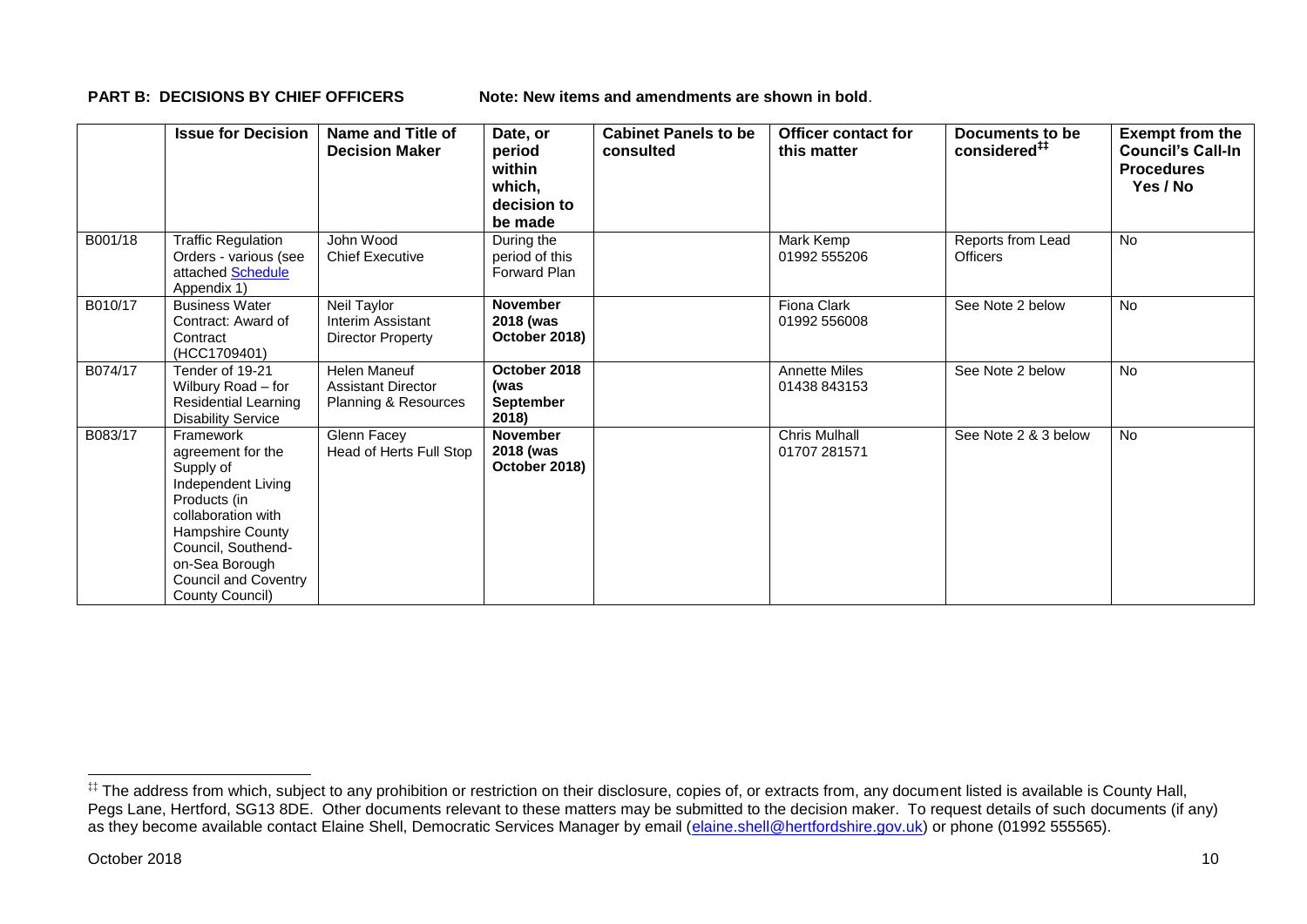| B096/17 | Batch 42 Package 2 -<br>Roofing Works-<br><b>Moss Bury Primary</b><br>School & Nursery,<br>Stevenage, Purwell<br>Primary School,<br>Hitchin & Watchlytes<br>School, Welwyn<br>Garden City Award of<br>contract<br>HCC1710060       | Neil Taylor<br>Interim Assistant<br><b>Director Property</b>        | <b>November</b><br>2018 (was<br>October 2018)     | Jackie Aldridge<br>01992 588138 | See Note 2 below     | No        |
|---------|------------------------------------------------------------------------------------------------------------------------------------------------------------------------------------------------------------------------------------|---------------------------------------------------------------------|---------------------------------------------------|---------------------------------|----------------------|-----------|
| B104/17 | New Contract for the<br>Provision of a Two<br><b>Bed Emergency</b><br>Therapeutic<br>residential Unit for<br>Children and Young<br>People aged 11-16<br>with Challenging and<br><b>Complex Needs</b><br>(Hudnall Park)             | Marion Ingram<br>Operations Director,<br><b>Specialist Services</b> | October 2018<br>(was<br><b>September</b><br>2018  | Lynn Knowles<br>07740 918847    | See Note 2 below     | <b>No</b> |
| B107/17 | Cross regional tender<br>process to establish a<br>new contract for the<br>provision of<br>Residential<br>Placements for<br>Children and Young<br>People aged 10-17<br>with Challenging and<br>Complex needs:<br>Award of contract | Marion Ingram<br>Operations Director,<br><b>Specialist Services</b> | January 2019<br>(was<br><b>September</b><br>2018) | Lynn Knowles<br>07740 918847    | See Note 2 below     | No        |
| B111/17 | St Albans Library -<br>Refurbishment<br>HCC1709428                                                                                                                                                                                 | Neil Taylor<br>Interim Assistant<br><b>Director Property</b>        | <b>November</b><br>2018 (was<br>October 2018)     | Jackie Aldridge<br>01992 588138 | See Note 2 below     | No        |
| B115/17 | The Supply of Office<br>Furniture                                                                                                                                                                                                  | Glenn Facey<br>Head of Herts FullStop                               | November<br>2018 (was<br>September<br>2018)       | James Conway<br>01707 292491    | See Note 2 & 3 below | No        |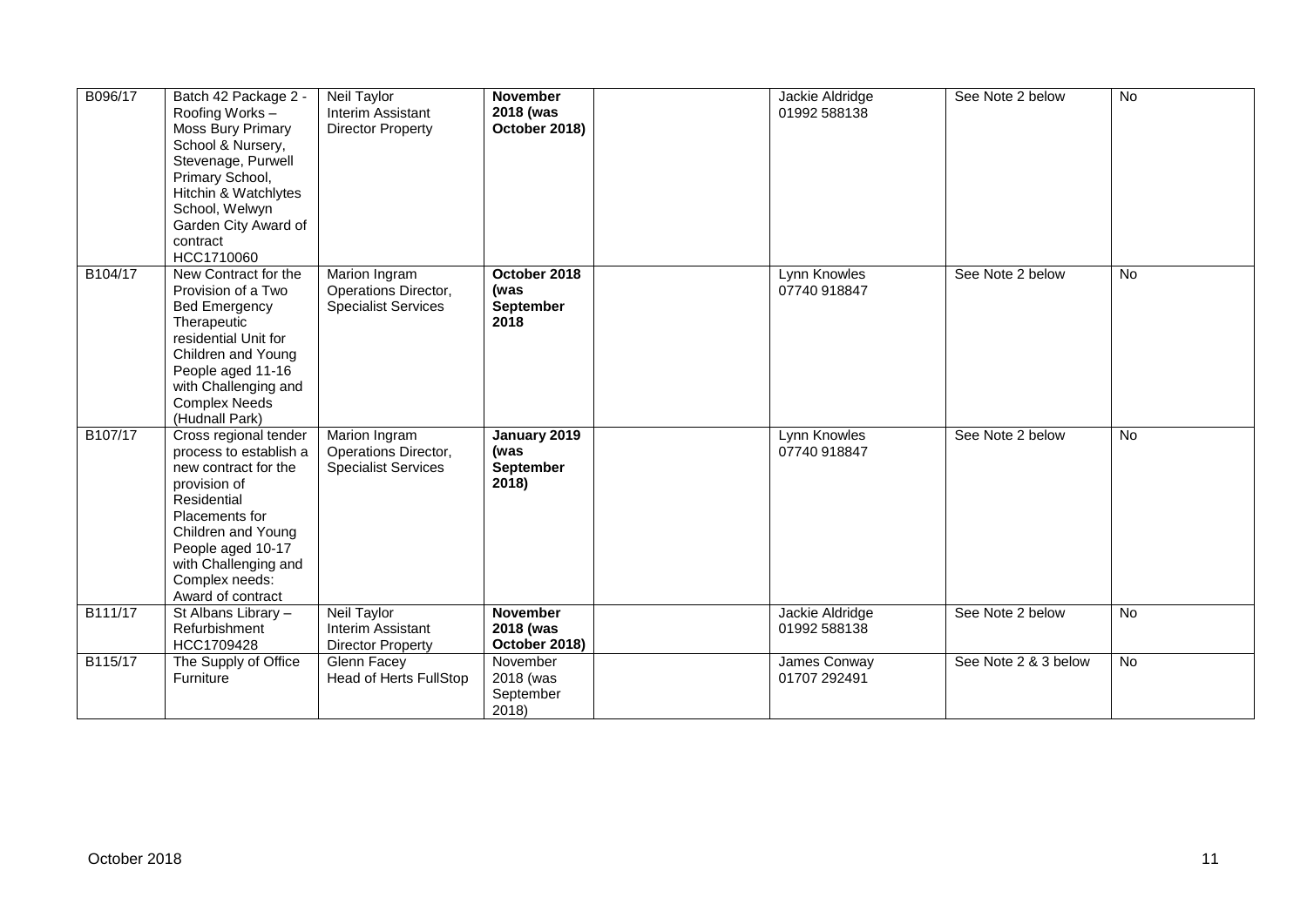| B007/18 | Procurement and<br>award of contract to<br>extend superfast fibre<br>broadband to the last<br>percentage of rural<br>business areas in<br>Hertfordshire in line<br>with DEFRA funding<br>provision | Owen Mapley Director<br><b>Resources</b>                                                        | October 2018<br>(was<br><b>September</b><br>2018          | Anna Morrison<br>01992 588397       | See Note 2 below | No             |  |
|---------|----------------------------------------------------------------------------------------------------------------------------------------------------------------------------------------------------|-------------------------------------------------------------------------------------------------|-----------------------------------------------------------|-------------------------------------|------------------|----------------|--|
| B010/18 | Provision of adult<br>weight management<br>services - Award of<br>contract                                                                                                                         | <b>Jim McManus</b><br>Director of Public<br>Health                                              | November<br>2018 (was<br><b>August 2018)</b>              | <b>Brian Gale</b><br>01438 843547   | See Note 2 below | $\overline{N}$ |  |
| B027/18 | Future of the old fire<br>station, High Street,<br>Ware                                                                                                                                            | Owen Mapley<br>Director of Resources                                                            | October 2018<br>(was<br><b>September</b><br>2018)         | Roger Arbon<br>01992 588052         | Report           | <b>No</b>      |  |
| B038/18 | Contract for the<br>provision of bulking<br>and transfer<br>arrangements for<br><b>Local Authority</b><br><b>Collected Waste</b>                                                                   | Simon Aries<br><b>Assistant Director</b><br>Transport, Waste and<br>Environmental<br>Management | <b>November</b><br>2018 (was<br><b>September</b><br>2018) | <b>Matthew King</b><br>01992 556207 | See Note 2 below | No             |  |
| B041/18 | Extend the contract<br>for the provision of<br>sexual health<br>services                                                                                                                           | Jim McManus, Director<br>of Public Health                                                       | October 2018<br>(was<br><b>September</b><br>2018)         | <b>Brian Gale</b><br>01438 843537   | See Note 2 below | <b>No</b>      |  |
| B042/18 | Use of Guardians on<br><b>Hertfordshire County</b><br><b>Council Assets</b>                                                                                                                        | <b>Neil Taylor</b><br>Interim Assistant<br><b>Director Property</b>                             | <b>November</b><br>2018 (was<br>October 2018)             | Mike Evans<br>01992 555634          | See Note 2 below | No             |  |
| B044/18 | Batch 43 Package 1-<br>Window Walling -<br>Bushey Heath,<br>Dewhurst St Mary,<br>Colnbrook and<br>Cassiobury Infant &<br>Nursery School,<br>Swing Gate School<br>Award of contract<br>HCC1810417   | <b>Neil Taylor</b><br>Interim Assistant<br><b>Director Property</b>                             | <b>November</b><br>2018 (was<br>October 2018)             | Jackie Aldridge<br>01992 588138     | See Note 2 below | <b>No</b>      |  |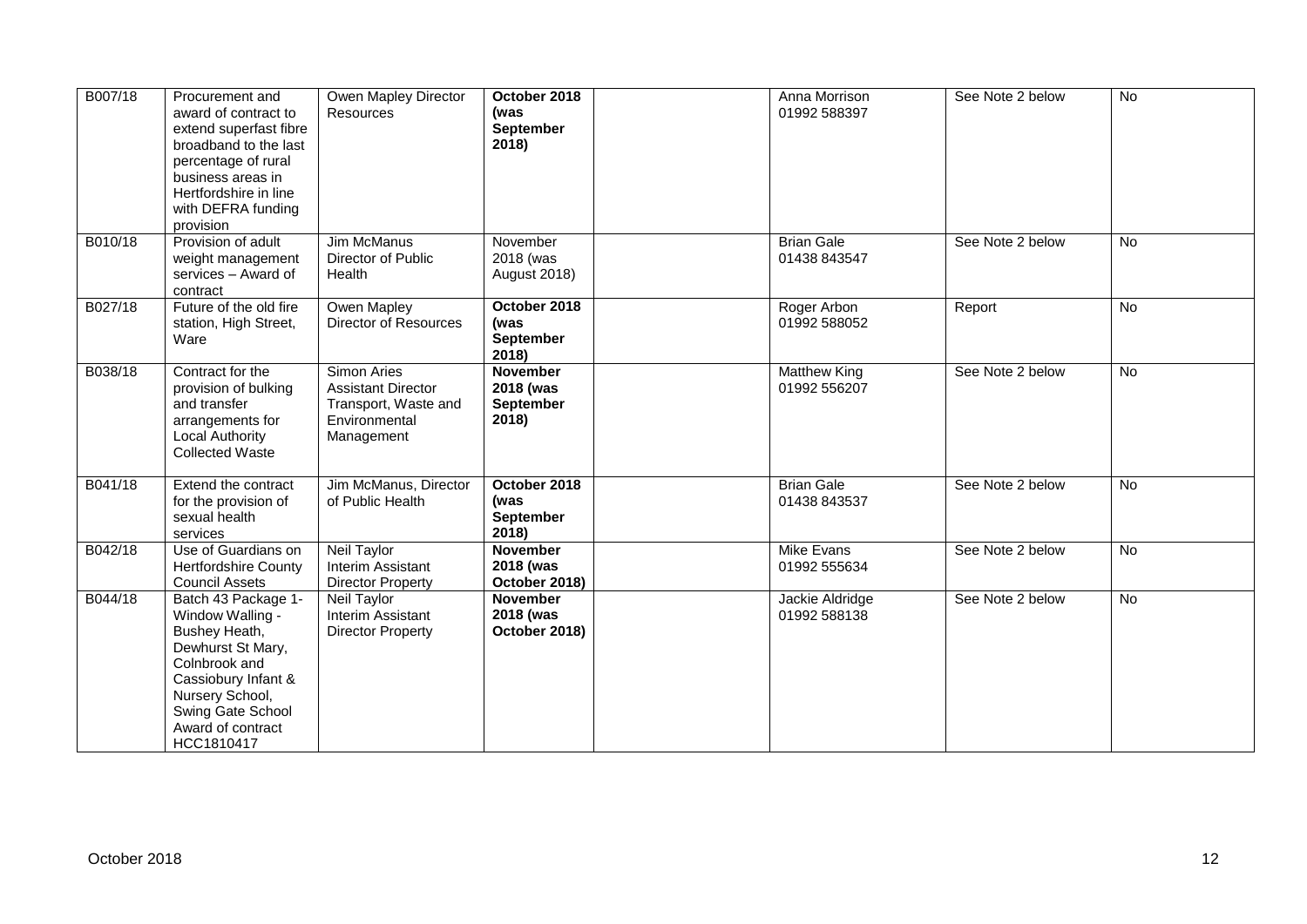| B046/18 | Batch 44 Package 1-<br>Roofing -Cassiobury<br>Infant & Nursery,<br>Kingsway Infant<br>School Award of<br>contract<br>HCC1810420                                              | Neil Taylor<br>Interim Assistant<br><b>Director Property</b>                          | <b>November</b><br>2018 (was<br>October 2018) | Jackie Aldridge<br>01992 588138     | See Note 2 below | No        |
|---------|------------------------------------------------------------------------------------------------------------------------------------------------------------------------------|---------------------------------------------------------------------------------------|-----------------------------------------------|-------------------------------------|------------------|-----------|
| B047/18 | Batch 44 Package 2 -<br>Roofing Works -<br>Holwell Primary,<br>Margaret Wix<br>Primary, & Millmead<br>School Award of<br>contract<br>HCC1810421                              | Neil Taylor<br>Interim Assistant<br><b>Director Property</b>                          | <b>November</b><br>2018 (was<br>October 2018) | Jackie Aldridge<br>01992 588138     | See Note 2 below | No        |
| B048/18 | Batch 44 Package 3-<br>Roofing Works -<br><b>Studlands Rise</b><br>School & North<br><b>Education Support</b><br>Centre Award of<br>contract<br>HCC1810422                   | <b>Neil Taylor</b><br>Interim Assistant<br><b>Director Property</b>                   | <b>November</b><br>2018 (was<br>October 2018) | Jackie Aldridge<br>01992 588138     | See Note 2 below | <b>No</b> |
| B049/18 | Batch 45 Package 1-<br>Mechanical Works -<br>Watton-at-Stone<br><b>Primary and Nursery</b><br>School & Holdbrook<br><b>Primary School</b><br>Award of contract<br>HCC1810423 | <b>Neil Taylor</b><br>Interim Assistant<br><b>Director Property</b>                   | <b>November</b><br>2018 (was<br>October 2018) | Jackie Aldridge<br>01992 588138     | See Note 2 below | No        |
| B050/18 | <b>Blackbird Farm</b><br>Roofing and Asbestos<br>works<br>Award of contract<br>HCC1810464                                                                                    | <b>Neil Taylor</b><br>Interim Assistant<br><b>Director Property</b>                   | <b>November</b><br>2018 (was<br>October 2018) | Jackie Aldridge<br>01992 588138     | See Note 2 below | <b>No</b> |
| B062/18 | To extend the<br>contract for<br>Waterdale Waste<br><b>Transfer Station for</b><br>up to six months to<br>August 2019                                                        | Simon Aries Assistant<br>Director - Transport,<br>Waste & Environmental<br>Management | October 2018<br>(was<br>September<br>2018)    | <b>Matthew King</b><br>01992 556207 | Report           | No        |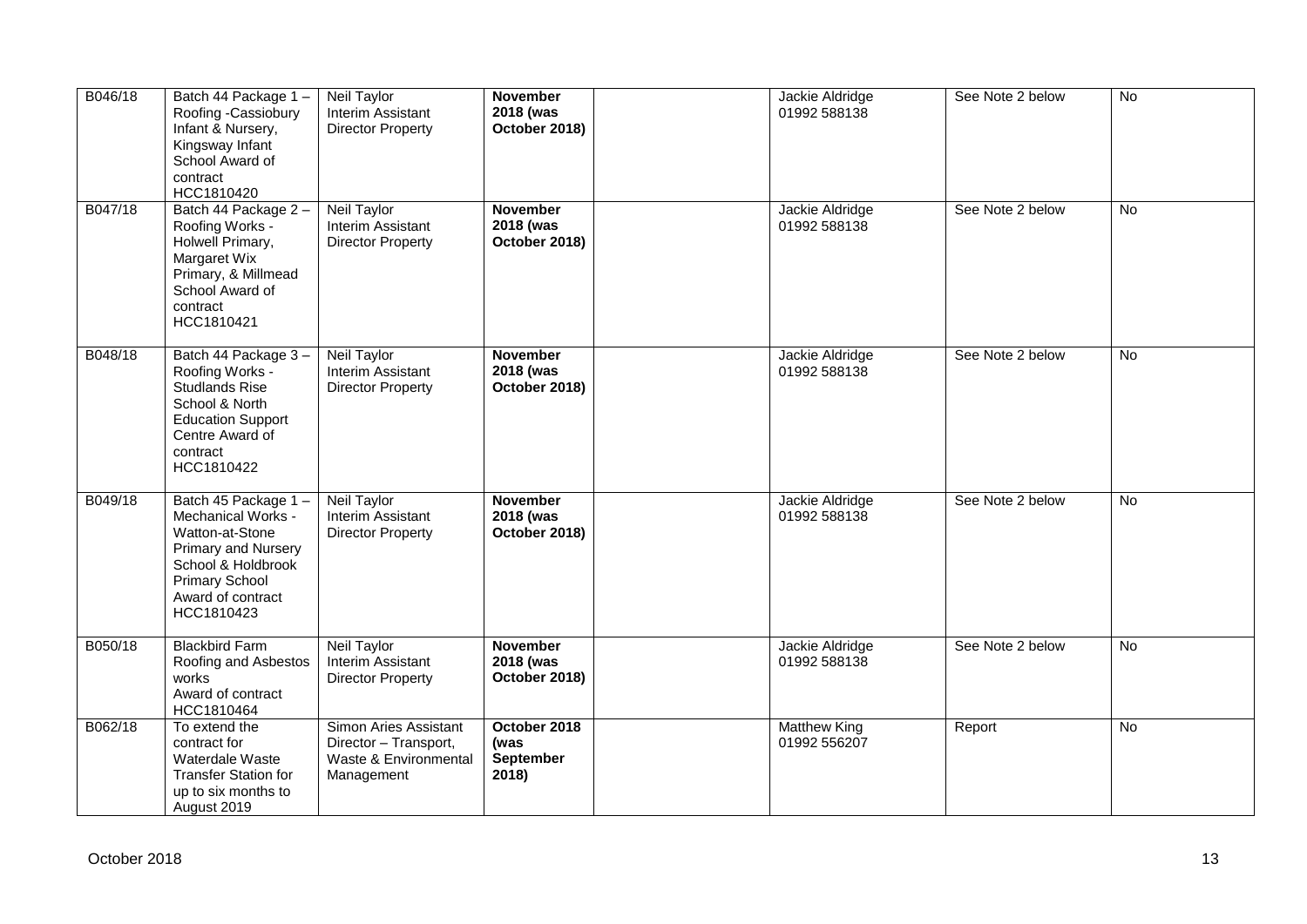| B065/18 | Batch 43 Package 5<br>Window Walling -<br>Colnbrook School,<br>Watford & Swing<br>Gate Infant & Nursery<br>School Berkhamsted<br>- award of Contract<br>HCC1810589                                          | Neil Taylor<br>Interim Assistant<br>Director - Property                               | <b>November</b><br>2018 (was<br>October 2018)     | Jackie Aldridge<br>01992 588138       | See Note 2 below | $\overline{N}$ |
|---------|-------------------------------------------------------------------------------------------------------------------------------------------------------------------------------------------------------------|---------------------------------------------------------------------------------------|---------------------------------------------------|---------------------------------------|------------------|----------------|
| B068/18 | Award of Contract -<br>short term 'bridging'<br>arrangements for the<br>treatment and final<br>disposal of local<br>authority collected<br>residual waste arising<br>in Hertfordshire from<br>$2020 - 2022$ | Simon Aries Assistant<br>Director - Transport,<br>Waste & Environmental<br>Management | <b>November</b><br>2018 (was<br>October 2018)     | <b>Matthew King</b><br>01992 556207   | See Note 2 below | No             |
| B069/18 | Award of Contract for<br>Vehicle Management<br>to undertake<br>maintenance, repairs,<br>fleet management,<br>lease car<br>management and<br>vehicle purchase                                                | <b>Glenn Facey</b><br><b>Head of Herts FullStop</b>                                   | December<br>2018 (was<br>October 2018)            | <b>Patrick Stiles</b><br>01707 292391 | See Note 2 below | $\overline{N}$ |
| B071/18 | Award of contract for<br>the provision of<br><b>Temporary Agency</b><br>Worker services with<br>effect from April 2019                                                                                      | Owen Mapley<br>Director of Resources                                                  | October 2018                                      | Sally Hopper<br>01992 555692          | See Note 2 below | No             |
| B072/18 | <b>Block Contract for the</b><br>Provision of Intensive<br>Support to Prevent<br>Family Breakdown<br>Award of Contract                                                                                      | Marion Ingram<br>Operations Director,<br><b>Specialist Services</b>                   | October 2018<br>(was<br><b>September</b><br>2018) | Lynn Knowles<br>07740 918847          | See Note 2 below | No             |
| B074/18 | Provision of Building<br>Cleaning for Nobel<br>School - Award of<br>contract                                                                                                                                | <b>Glenn Facey</b><br><b>Head of Herts FullStop</b>                                   | October 2018<br>(was August<br>2018)              | Kean Booth<br>01707 292390            | See Note 2 below | <b>No</b>      |
| B078/18 | Re-commissioning of<br>a Supported Living<br>Service in Welwyn<br>Hatfield - Award of<br>contract                                                                                                           | lain MacBeath<br>Director Adult Care<br>Services                                      | October 2018<br>(was<br>September<br>2018)        | Ruth Harrington<br>01438 845843       | See Note 2 below | No             |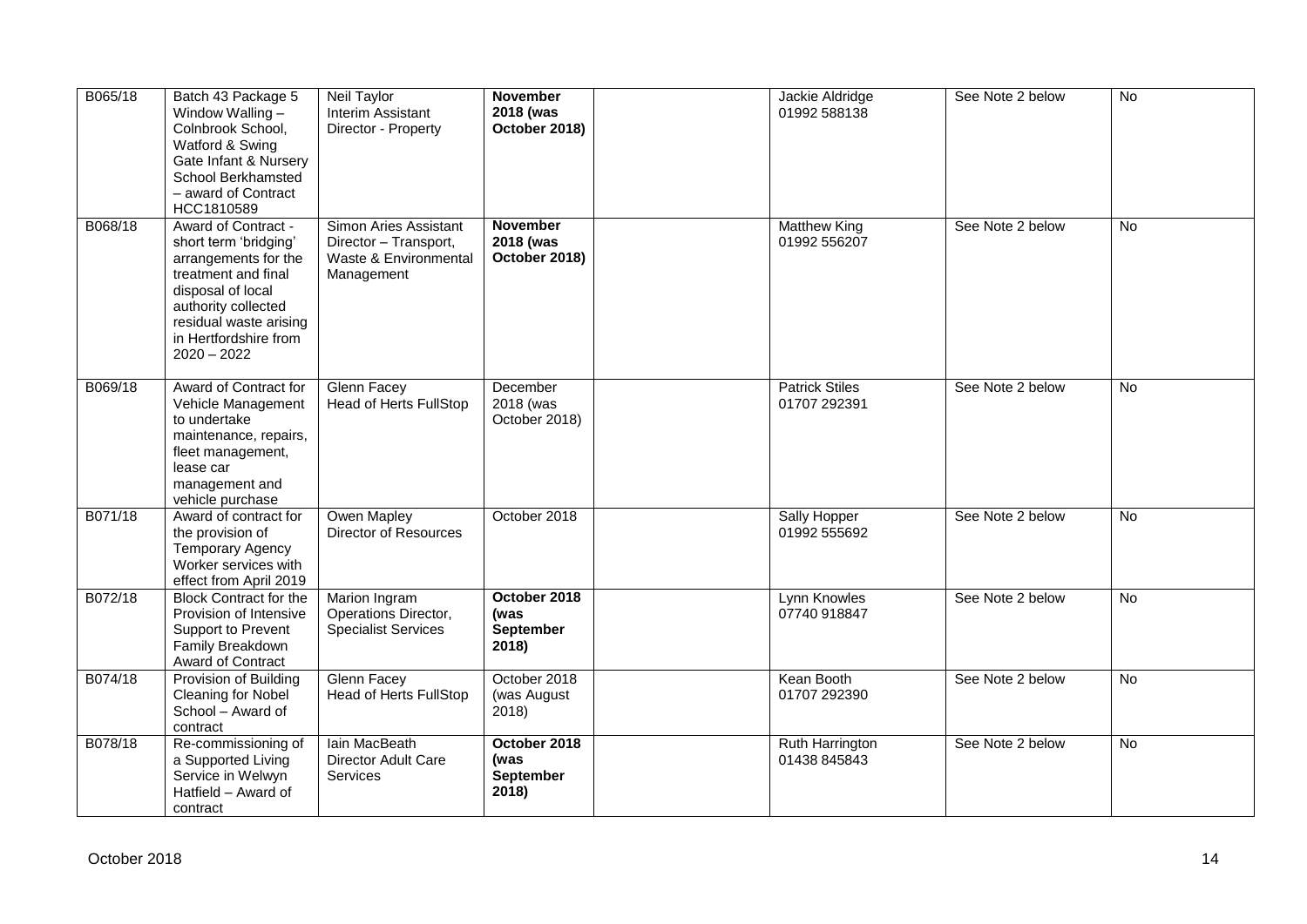| B079/18 | Provision of Adult<br>Weight Management<br>Services - Award of<br>contract                                                                               | Jim McManus, Director<br>of Public Health                                                | October 2018                                             |                                             | <b>Brian Gale</b><br>01438 843537   | See Note 2 below                                                                                                                                                     | No             |
|---------|----------------------------------------------------------------------------------------------------------------------------------------------------------|------------------------------------------------------------------------------------------|----------------------------------------------------------|---------------------------------------------|-------------------------------------|----------------------------------------------------------------------------------------------------------------------------------------------------------------------|----------------|
| B080/18 | Provision of<br>Occupational Health<br>and Employee<br>Assistance<br>Programme with<br>effect from April 2019<br>- Award of contract                     | Sally Hopper<br><b>Assistant Director</b><br>Human Resources<br><b>Services</b>          | November<br>2018                                         |                                             | Sally Hopper<br>01992 555692        | See Note 2 below                                                                                                                                                     | No             |
| B081/18 | Provision of a<br>Learning Provider<br>with effect from April<br>2019 - Award of<br>Contract                                                             | Sally Hopper<br><b>Assistant Director</b><br>Human Resources<br><b>Services</b>          | December<br>2018 (was<br>November<br>2018)               |                                             | Sally Hopper<br>01992 555692        | See Note 2 below                                                                                                                                                     | <b>No</b>      |
| B082/18 | Provision of organics<br>waste treatment<br>/composting and<br>bulking services -<br>Award of contract                                                   | Simon Aries Assistant<br>Director Transport,<br>Waste and<br>Environmental<br>Management | <b>December</b><br>2018 (was<br><b>November</b><br>2018) |                                             | <b>Matthew King</b><br>01992 556207 | See Note 2 below                                                                                                                                                     | No             |
| B083/18 | To enter into a<br><b>Delivery Agreement</b><br>for the construction of<br>the New Ware<br><b>Household Waste</b><br><b>Recycling Centre</b>             | Simon Aries Assistant<br>Director Transport,<br>Waste and<br>Environmental<br>Management | October 2018<br>(was<br>September<br>2018)               |                                             | <b>Matthew King</b><br>01992 556207 |                                                                                                                                                                      | <b>No</b>      |
| B090/18 | To establish a<br>Framework<br>Agreement for future<br>Supported Living<br>services and appoint<br>providers via a full<br>competitive tender<br>process | lain MacBeath<br>Director Adult Care<br><b>Services</b>                                  | October 2018                                             | Adult Care & Health<br><b>Cabinet Panel</b> | Ruth Harrington<br>01438 845843     | See Note 2 below<br>Part II (due to<br>'Information relating to<br>the financial or<br>business affairs of any<br>particular person<br>(including the<br>Council')". | $\overline{N}$ |
| B091/18 | Whether to<br>reconfigure the future<br>provision of housing<br>related support for<br>adult drug and<br>alcohol users                                   | Jim McManus, Director<br>of Public Health                                                | November<br>2018                                         |                                             | <b>Brian Gale</b><br>01438 843537   |                                                                                                                                                                      | <b>No</b>      |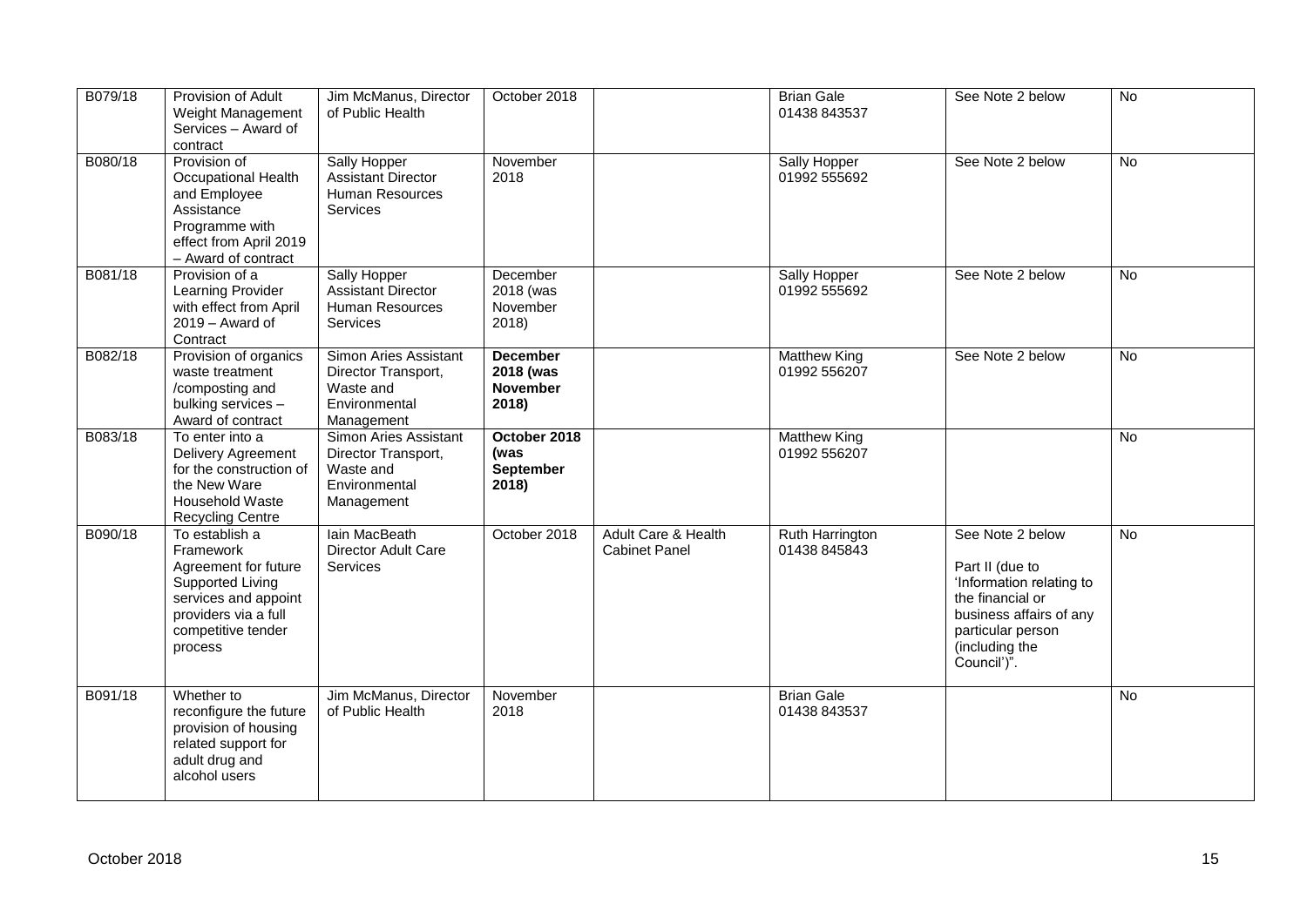| B092/18 | Award of contract for<br>the provision of<br>Young Carers<br><b>Support Service</b>                                                                                                           | <b>Lindsey Edwards</b><br>Interim Assistant<br>Director Services for<br>Young People | December<br>2018                                  | <b>Ruth Fennemore</b><br>01462 844417 | See Note 2 below | No        |
|---------|-----------------------------------------------------------------------------------------------------------------------------------------------------------------------------------------------|--------------------------------------------------------------------------------------|---------------------------------------------------|---------------------------------------|------------------|-----------|
| B093/18 | Award of contract for<br>the provision of<br>Occupational Health<br>and Employee<br>Assistance<br>Programme with<br>effect from April 2019                                                    | Sally Hopper<br><b>Assistant Director</b><br><b>HR Services</b>                      | November<br>2018                                  | Sally Hopper<br>01992 555692          | See Note 2 below | No        |
| B094/18 | Award of Contract for<br>the Provision of a<br>Learning Provider<br>with effect from April<br>2019                                                                                            | Sally Hopper<br><b>Assistant Director</b><br><b>HR Services</b>                      | December<br>2018                                  | Sally Hopper<br>01992 555692          | See Note 2 below | <b>No</b> |
| B096/18 | To give final approval<br>to a contribution in<br>respect of playing<br>field works for the<br>Katherine Warington<br>School, Harpenden.                                                      | Owen Mapley<br>Director of Resources                                                 | October 2018<br>(was<br><b>September</b><br>2018) | Dan Hardy<br>01992 558923             | See note 2 below | No        |
| B098/18 | Extension of existing<br>Hertfordshire Care<br><b>Providers Association</b><br>(HCPA) contract<br>under clause 3.3 of<br>existing contract                                                    | <b>Helen Manuef</b><br><b>Assistant Director</b><br>Planning & Resources             | October 2018<br>(was<br><b>September</b><br>2018) | <b>Mark Gwynne</b><br>01438 843544    | See note 2 below | <b>No</b> |
| B100/18 | <b>Hertfordshire Adult</b><br>and Family Learning<br>Service (HAFLS) -<br>Whether to Tender for<br>the provision of Adult<br>Learning across<br>Hertfordshire for<br>academic year<br>2019/20 | Steven Lee Foster<br>Assistant Director for<br><b>Adult Care Services</b>            | October 2018                                      | Lyn Keates<br>01992 588626            | See note 2 below | No        |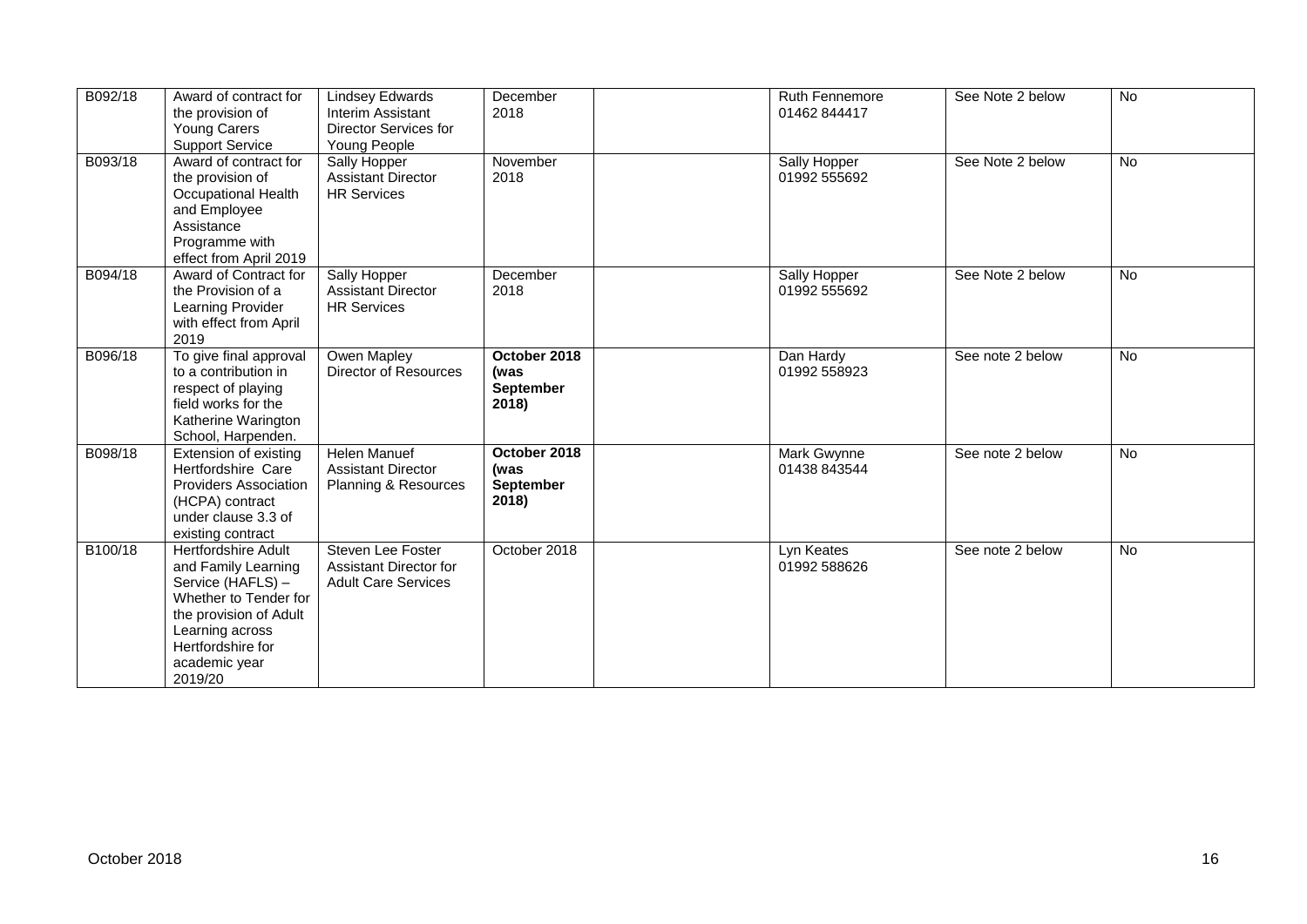| B101/18 | Award of contract for<br>provision of external /<br>internal Audit<br>contractor, to<br>supplement the<br>available in-house<br>internal Audit<br>resource, for the<br>delivery of the<br>County's Shared<br><b>Internal Audit Service</b><br>(SIAS) from 1 April<br>2019 | <b>Terry Barnett</b><br>Head of Assurance<br><b>Services</b>                                    | November<br>2018                                         | Chris Wood<br>01438 845513             | See note 2 below      | $\overline{N}$ |
|---------|---------------------------------------------------------------------------------------------------------------------------------------------------------------------------------------------------------------------------------------------------------------------------|-------------------------------------------------------------------------------------------------|----------------------------------------------------------|----------------------------------------|-----------------------|----------------|
| B102/18 | Procurement for The<br>provision of an<br><b>Enterprise Resource</b><br>Planning (ERP)<br>System for Herts<br>FullStop: Award of<br>contract                                                                                                                              | <b>Glenn Facey</b><br><b>Head of Herts FullStop</b>                                             | <b>December</b><br>2018 (was<br><b>November</b><br>2018) | <b>Glenn Facey</b><br>01707 292364     | See note 2 below      | $\overline{N}$ |
| B103/18 | The Supply of<br>Whiteboards, Notice<br>Boards and<br>Associated<br>Equipment<br>Framework in<br>association with<br>Hampshire County<br>Council and Suffolk<br><b>County Council:</b><br>Award of contract                                                               | <b>Glenn Facey</b><br><b>Head of Herts FullStop</b>                                             | December<br>2018                                         | <b>Patrick Maguire</b><br>01707 292367 | See notes 2 & 3 below | No             |
| B105/18 | Environmental<br>Resource Planning<br>Consultancy<br>Framework: Award of<br>contract                                                                                                                                                                                      | Simon Aries<br><b>Assistant Director</b><br>Transport, Waste and<br>Environmental<br>Management | January 2019                                             | <b>Matthew King</b><br>01992 556207    | See note 2 below      | No             |
| B106/18 | To establish a<br>Framework<br>Agreement for future<br>Supported Living<br>Services and appoint<br>providers via a full<br>competitive tender<br>process                                                                                                                  | lain MacBeath<br>Director Adult Care<br>Services                                                | January 2019                                             | Ruth Harrington<br>01438 845843        | See note 2 below      | $\overline{N}$ |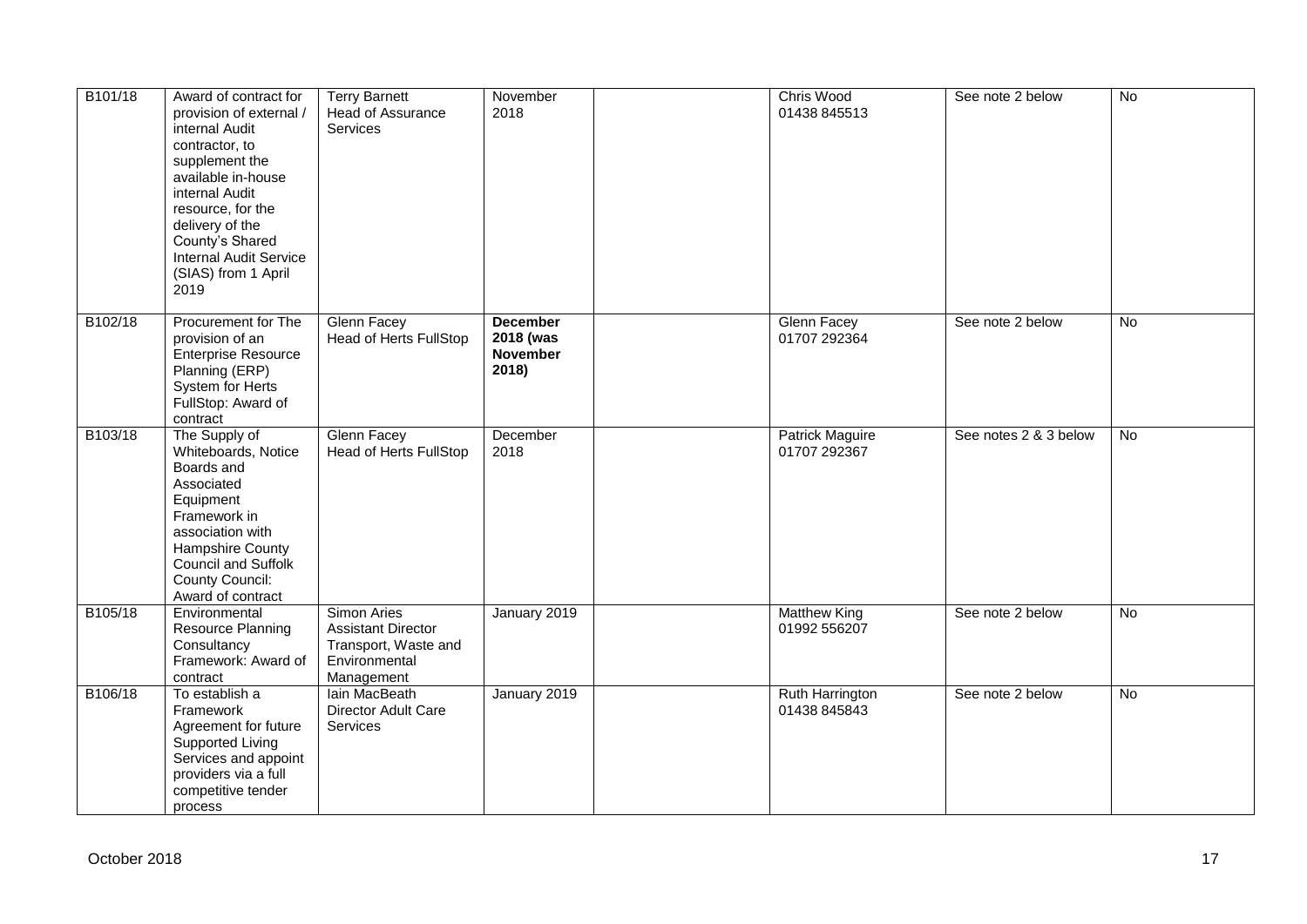| B107/18 | Provision of Art<br>Therapy Sessions -<br>Award of contract                                                                                                                               | <b>Lindsey Edwards</b><br>Interim Assistant<br>Director Services for<br>Young People | January 2019                     | Maria Nastri<br>01992 555471       | See Note 2 below | No             |
|---------|-------------------------------------------------------------------------------------------------------------------------------------------------------------------------------------------|--------------------------------------------------------------------------------------|----------------------------------|------------------------------------|------------------|----------------|
| B108/18 | HCC1810701-<br>School Expansion -<br>Belswains School,<br>Hemel Hempstead:<br>Award of contract                                                                                           | Neil Taylor<br>Interim Assistant<br>Director - Property                              | November<br>2018                 | <b>Trevor Mose</b><br>01992 556658 | See note 2 below | No             |
| B109/18 | HCC1810703-<br><b>Property Works</b><br>Framework 2019-<br>2023                                                                                                                           | <b>Neil Taylor</b><br>Interim Assistant<br>Director - Property                       | January 2019                     | <b>Trevor Mose</b><br>01992 556658 |                  | No             |
| B110/18 | HCC1810704-<br><b>Property Consultancy</b><br>Framework 2019 -<br>2023                                                                                                                    | <b>Neil Taylor</b><br>Interim Assistant<br>Director - Property                       | January 2019                     | <b>Trevor Mose</b><br>01992 556658 |                  | No             |
| B111/18 | $HCC1810826 -$<br>Provision of<br>Demountable<br>temporary / modular<br>buildings: Award of<br>contract                                                                                   | <b>Neil Taylor</b><br>Interim Assistant<br>Director - Property                       | January 2019                     | <b>Trevor Mose</b><br>01992 556658 | See note 2 below | $\overline{N}$ |
| B112/18 | The extension of the<br>"Connecting<br>Communities<br>contracts with<br>ConnectHerts and<br>#teamherts                                                                                    | <b>Chris Badger</b><br><b>Assistant Director Adult</b><br><b>Care Services</b>       | Not before<br>10 October<br>2018 | <b>Ted Maddex</b><br>01438 843574  | See note 2 below | $\overline{N}$ |
| B113/18 | The Provision of a<br><b>Grounds</b><br><b>Maintenance</b><br>Service for Area H-<br><b>St Albans</b><br><b>Award of Contract</b>                                                         | <b>Glenn Facey</b><br><b>Head of Herts</b><br><b>FullStop</b>                        | <b>November</b><br>2018          | <b>Paul Bishop</b><br>01707 292384 | See note 2 below | <b>No</b>      |
| B114/18 | The Provision of a<br><b>Grounds</b><br><b>Maintenance</b><br>Service for Area X-<br>Broxbourne,<br>Cheshunt,<br><b>Hoddesdon and</b><br><b>Waltham Cross</b><br><b>Award of contract</b> | <b>Glenn Facey</b><br><b>Head of Herts</b><br><b>FullStop</b>                        | <b>November</b><br>2018          | <b>Paul Bishop</b><br>01707 292384 | See note 2 below | <b>No</b>      |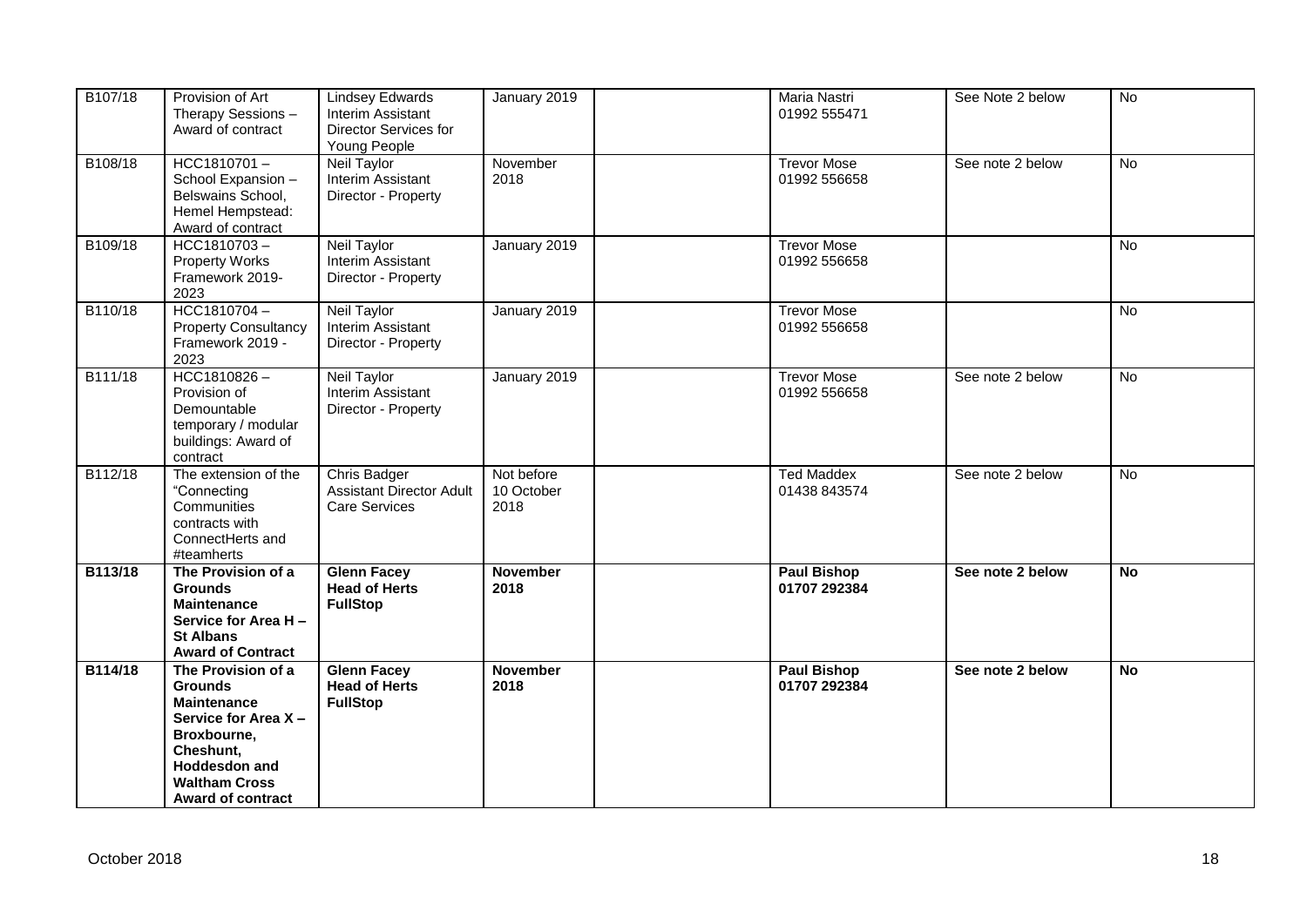| B115/18 | <b>Extension of</b><br><b>Specialist Care at</b><br>Home contracts                                                                   | <b>Chris Badger</b><br><b>Deputy Director Adult</b><br><b>Care Services</b>        | <b>November</b><br>2018 | <b>Justin Masterson</b><br>01438 843734 | Report<br>(see note 4 below) | <b>No</b> |
|---------|--------------------------------------------------------------------------------------------------------------------------------------|------------------------------------------------------------------------------------|-------------------------|-----------------------------------------|------------------------------|-----------|
| B116/18 | HCC1810932<br><b>PEP8 – School</b><br><b>Expansion – St</b><br>Peters School, St<br><b>Albans</b><br><b>Award of Contract</b>        | <b>Neil Taylor</b><br><b>Interim Assistant</b><br><b>Director Property</b>         | January 2019            | Jackie Aldridge<br>01992 588138         | See note 2 below             | <b>No</b> |
| B117/18 | <b>Procure a contract</b><br>for the adult<br>substance misuse<br>housing related<br>support service                                 | <b>Jim McManus</b><br><b>Director of Public</b><br><b>Health</b>                   | <b>December</b><br>2018 | Natasha Welsh<br>01438 844381           | See Note 2 below             | <b>No</b> |
| B118/18 | Establish a<br><b>Framework</b><br><b>Agreement for</b><br><b>Disabled Facilities</b><br><b>Grants</b>                               | lain MacBeath<br>Director of Adult<br><b>Care Services</b>                         | <b>November</b><br>2018 | Dawood Haddadi<br>07870 678771          | Report                       | <b>No</b> |
| B119/18 | <b>Award of contract</b><br>for construction of<br>the A120 Little<br><b>Hadham Bypass</b><br>and Flood<br><b>Alleviation Scheme</b> | <b>Mark Kemp</b><br>Director of<br><b>Environment and</b><br><b>Infrastructure</b> | <b>December</b><br>2019 | <b>David Burt</b><br>01992 658177       | See note 2 below             | <b>No</b> |

#### **Notes:**

- 1. CBC contract = on behalf of 17 local authority members of the Central Buying Consortium<br>2. Quality and price evaluation derived from tenderers' submissions (which may con
- 2. Quality and price evaluation derived from tenderers' submissions *(which may contain exempt information and if so will not be available for public inspection)* If you have any general enquiries about this Forward Plan - contact Elaine Shell, Democratic Services Manager, 01992 555565 Email: [elaine.shell@hertfordshire.gov.uk](mailto:elaine.shell@hertfordshire.gov.uk)
- 3. Collaborative contract with one or more authorities (not a CBC contract)
- 4. Part II (due to 'Information relating to the financial or business affairs of any particular person (including the Council')".

#### **KATHRYN PETTITT, CHIEF LEGAL OFFICER**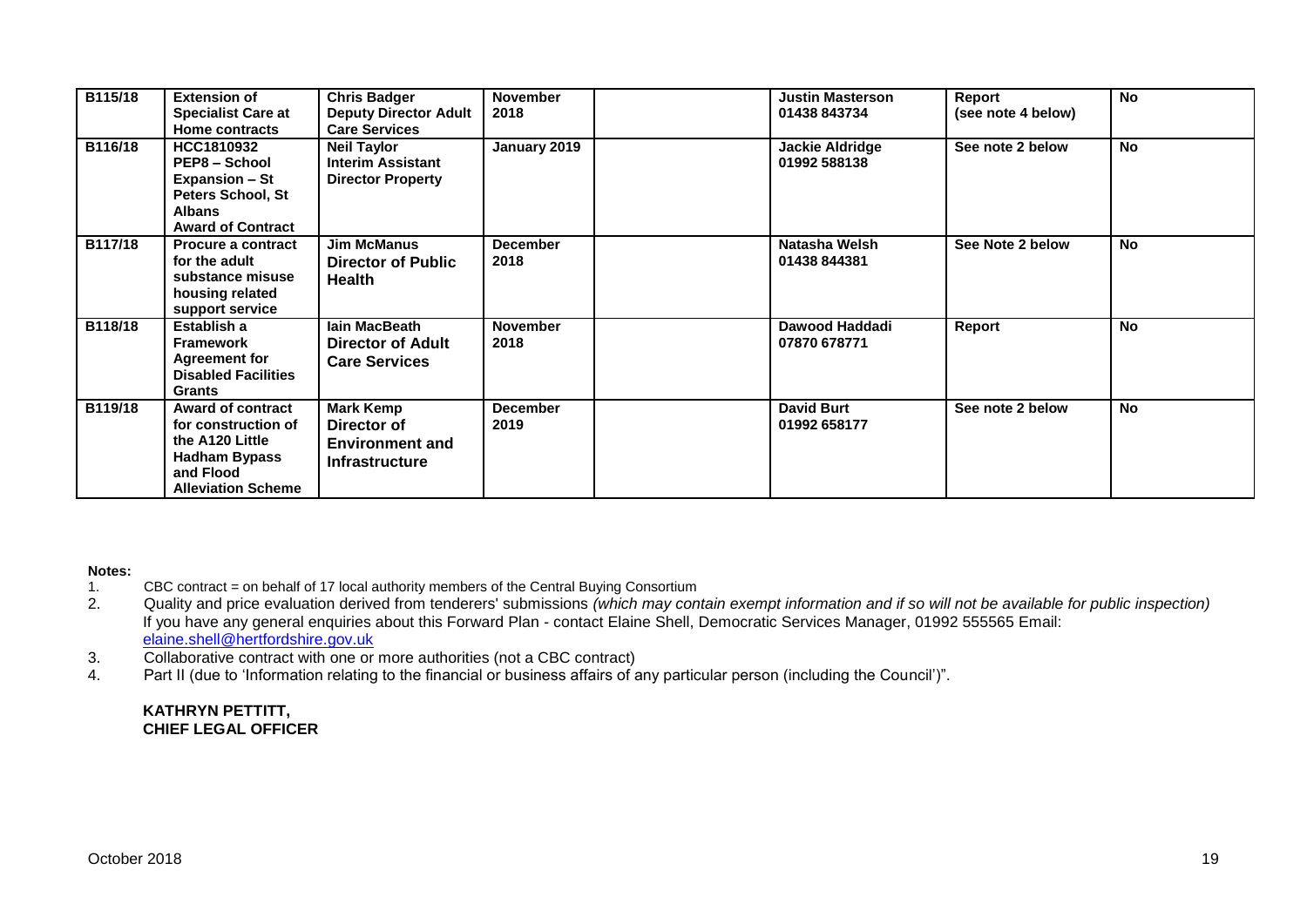

# **Hertfordshire HERTFORDSHIRE COUNTY COUNCIL**

**FORWARD PLAN Notice of (a) key and other decisions likely to be made on behalf of the County Council by Cabinet, (b) key decisions likely to be made on behalf of the County Council by Officers and** 

**(c) decisions on Traffic Regulation Orders likely to be made by Officers on behalf of the County Council in the period 1 November 2018 – 28 February 2019**

# **Published: 4 th October 2018**

[Note: Key decisions and other decisions due to be reached in October 2018 but not yet made remain listed (notice of these items was given in the Forward Plan issued on 7 September 2018)]

## **TRAFFIC REGULATION ORDERS EAST HERTS & LEA VALLEY**

#### **Broxbourne**

| Location                             | <b>Proposed Restriction</b>           |
|--------------------------------------|---------------------------------------|
| Dinant Link Road, Hoddesdon          | 40mph Speed Limit                     |
| Goff's Lane, Goff's Oak              | Experimental Prohibition of Left Turn |
| Churchgate & College Roads, Cheshunt | <b>Waiting Restrictions</b>           |
| Pengelly Close, Cheshunt             | <b>Waiting Restrictions</b>           |
| Lea/Gordon Roads, Waltham Abbey      | <b>Waiting Restrictions</b>           |
| Andrews Lane, Cheshunt               | 30mph Speed Limit                     |

#### **East Herts**

| Location                                         | <b>Proposed Restriction</b>                                   |
|--------------------------------------------------|---------------------------------------------------------------|
| Park Road, Ware                                  | <b>Waiting Restrictions</b>                                   |
| Cozens Road, Woodley Road, Ware                  | <b>Waiting Restrictions</b>                                   |
| Church Street, Bishop's Stortford                | <b>Waiting Restrictions</b>                                   |
| South Street, Bishop's Stortford                 | <b>Waiting Restrictions</b>                                   |
| Horns Road, West Street, Hertford                | Waiting Restrictions, 20mph Speed Limit, Prohibition of Entry |
| A120 Bishop's Stortford                          | 40mph Speed Limit                                             |
| Ermine Street, Buntingford                       | Waiting Restrictions, Road Humps, 30mph speed limit           |
| North Road, Hertford                             | Waiting Restrictions, Loading Bay                             |
| Pegs Lane, Hale Road, Hertford                   | <b>Waiting Restrictions</b>                                   |
| Various Roads, Hertford (3 areas)                | <b>Waiting Restrictions</b>                                   |
| Various Roads, Buntingford (2 areas)             | <b>Waiting Restrictions</b>                                   |
| Various Roads, Puckeridge                        | 7.5 Tonne Weight Limit                                        |
| Pound Lane, Hunsdon                              | <b>Waiting Restrictions</b>                                   |
| Various Roads, Standon & Much Hadham             | 7.5 Tonne Weight Limit Revocation                             |
| C15 Gravesend & Patmore Heath, Albury            | <b>Waiting Restrictions</b>                                   |
| <b>Hertford Town Centre</b>                      | Road Humps, Pedestrian Crossing, One Way, Pedestrian          |
|                                                  | Zone, Waiting Restrictions                                    |
| A120, Cambridge Road & Old Standon Hill, Standon | One Way, Prescribed Routes, Prohibition of Turns              |
| A120, High Street & Mill End, Standon            | <b>Waiting Restrictions</b>                                   |

#### **MID HERTS**

#### **Dacorum**

| Location                | - 47<br>Restriction<br>$\sim$ $\sim$ $\sim$<br>roposea i |
|-------------------------|----------------------------------------------------------|
| l rına<br>⊀oads<br>วเ เ | 20r<br>Limit<br>∵beedد<br>שו                             |
| ----                    |                                                          |

October 2018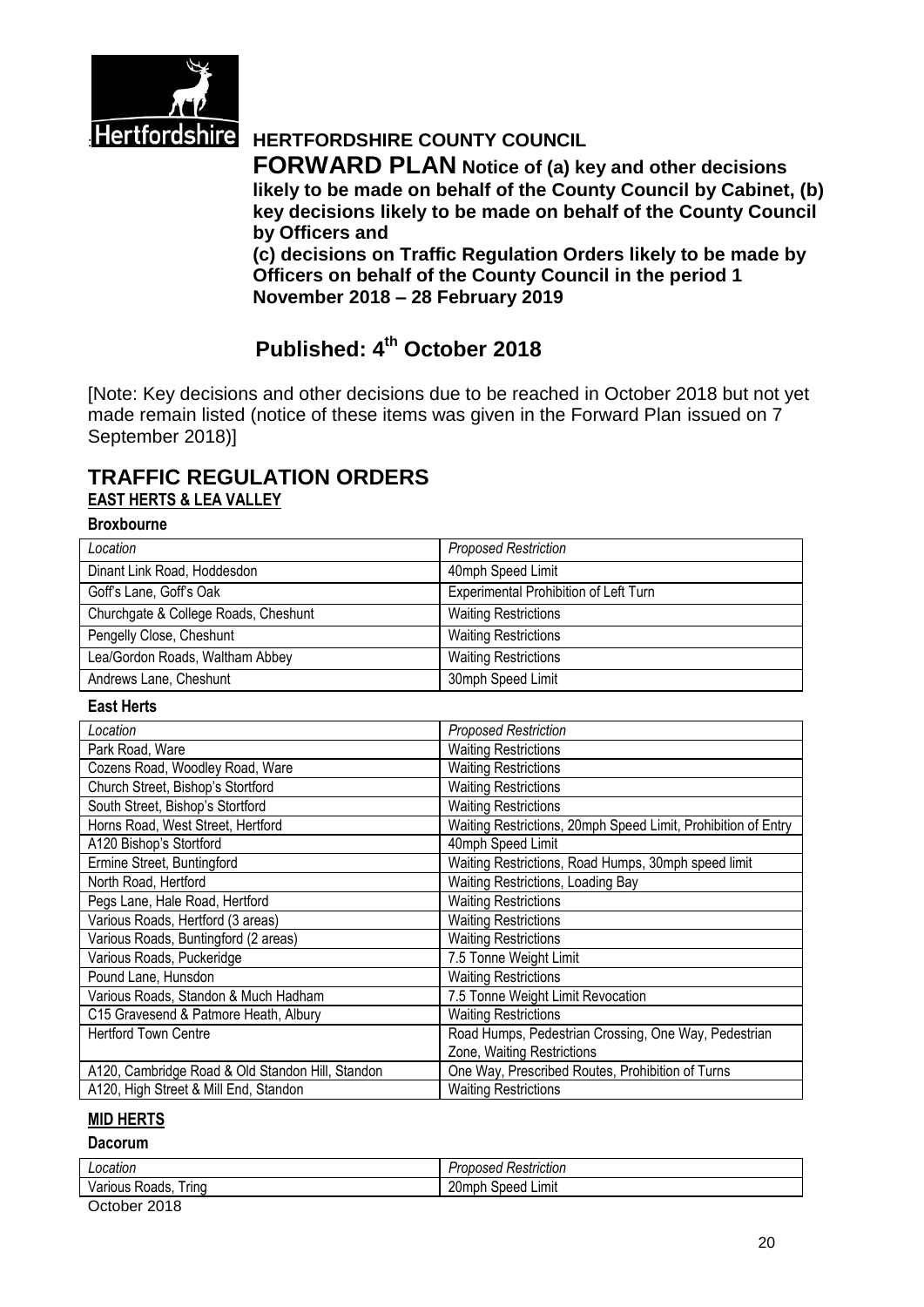| Chesham/Newhouse Roads etc, Kings Langley       | <b>Waiting Restrictions</b>              |
|-------------------------------------------------|------------------------------------------|
| Lime Walk, Sheephouse Road, Hemel Hempstead     | <b>Waiting Restrictions</b>              |
| Tringford Road, Tring                           | 30mph Speed Limit, Waiting Restrictions  |
| Sunnyhill Road/Melsted Road, Hemel Hempstead    | <b>Waiting Restrictions</b>              |
| Three Cherry Trees Lane, Hemel Hempstead        | <b>Experimental Waiting Restrictions</b> |
| Wood Lane End, Buncefield Lane, Hemel Hempstead | 7.5t Weight Limit                        |
| Various Roads, Berkhamsted                      | 20mph Speed Limit Zone                   |
| Bridgewater Road, Berkhamsted                   | <b>Waiting Restrictions</b>              |
| Beggars Lane, Tring                             | Verge Parking Place                      |

#### **St. Albans**

| Location                                             | <b>Proposed Restriction</b>                          |
|------------------------------------------------------|------------------------------------------------------|
| Various Roads, London Colney                         | 20mph Speed Limit Zone, Road Humps                   |
| Holyrood Crescent, St Albans                         | Waiting Restriction, Revocation of Parking Places    |
| Various Roads, Harpenden                             | 20 & 40mph Speed Limits                              |
| Hatfield Road, St Albans                             | Parking Place Revocation                             |
| Bernard / Catherine Streets, St Albans               | 20mph Speed Limit Zone                               |
| Sandpit Lane, St Albans                              | 30mph Speed Limit                                    |
| A5183 St Albans / Redbourn Roads, Redbourn/St Albans | 40mph Speed Limit                                    |
| Various Roads, St Albans                             | 20mph Speed Limit Zone                               |
| A1081 London Road, St Albans                         | Waiting Restrictions Revocation, Pedestrian Crossing |

# **Welwyn Hatfield**

| Location                                     | <b>Proposed Restriction</b>                     |
|----------------------------------------------|-------------------------------------------------|
| Great North Road, Hatfield Station, Hatfield | <b>Waiting Restrictions</b>                     |
| Various Roads, Hatfield                      | 20mph Zone                                      |
| Various Roads, Welwyn Garden City            | <b>Waiting Restrictions</b>                     |
| Great North Road, Hatfield                   | <b>Waiting Restrictions</b>                     |
| Hillcrest & Sorrel Close, Hatfield           | <b>Waiting Restrictions, Parking Places</b>     |
| Various Roads, Welwyn                        | <b>Waiting Restrictions</b>                     |
| Stonebank, Welwyn                            | Waiting Restrictions, Goods Vehicle Loading Bay |

# **NORTH HERTS**

### **North Herts**

| Location                                | <b>Proposed Restriction</b>                       |
|-----------------------------------------|---------------------------------------------------|
| Offley BOAT 20, Offley                  | <b>Experimental Prohibition of Motor Vehicles</b> |
| York Way, Royston                       | <b>Waiting Restrictions, Road Humps</b>           |
| Wymondley Road, Pirton Close, Hitchin   | <b>Waiting Restrictions</b>                       |
| Charlton Road, Hitchin                  | 20mph Speed Limit                                 |
| Park Lane/Gun Lane, Knebworth           | <b>Waiting Restrictions</b>                       |
| Kits Lane, Wallington Road etc, Baldock | 20mph Speed Limit                                 |

#### **Stevenage**

| ∟ocatior                                         | striction<br>,,,<br>ハビ<br>. והסו |
|--------------------------------------------------|----------------------------------|
| ---<br>Stevenau<br>.<br>nar<br>naoe<br>эτ<br>. . | -<br>.ane<br>Bus<br>____         |

# **SOUTH WEST HERTS**

#### **Hertsmere**

| Location                                      | <b>Proposed Restriction</b>                           |
|-----------------------------------------------|-------------------------------------------------------|
| Chase Avenue, Potters Bar                     | Waiting and Revocation of School Keep Clear Markings  |
| Bushey Hall Road, Grove Hall Road etc, Bushey | Waiting Restrictions, Road Humps, 20mph Speed Limit   |
| St Albans Road, Swanland Road, South Mymms    | Clearway, Abnormal Load Parking Places, Verge Parking |

### **Three Rivers**

| Location                                | <b>Proposed Restriction</b>                                                                                              |
|-----------------------------------------|--------------------------------------------------------------------------------------------------------------------------|
| Various Roads, Moor Park, Rickmansworth | <b>Waiting Restrictions</b>                                                                                              |
| Station Approach, South Oxhey           | Waiting Restrictions, Goods Vehicle Loading Bay, Prohibition<br>of Stopping Except Taxis, Disabled Persons Parking Place |